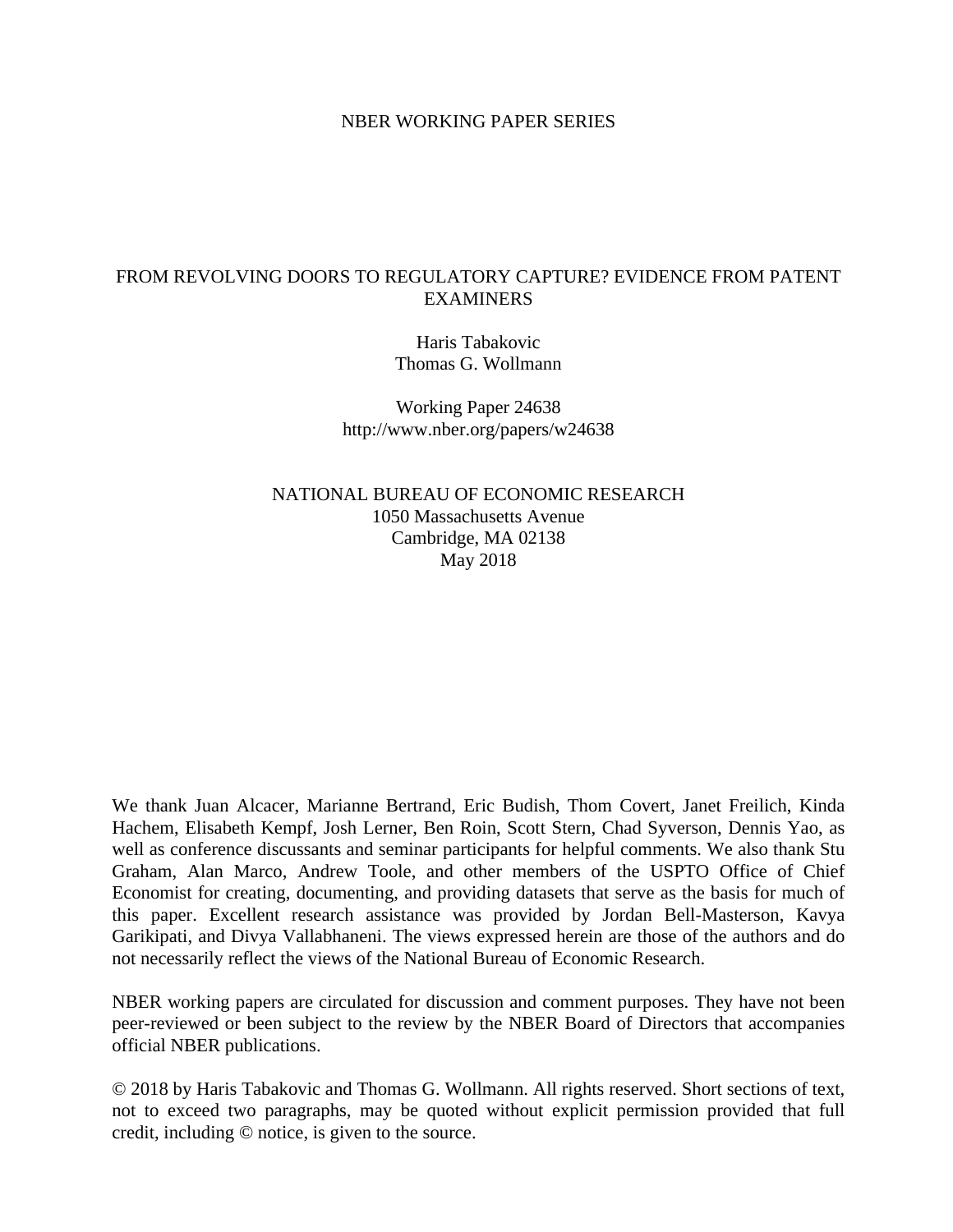From Revolving Doors to Regulatory Capture? Evidence from Patent Examiners Haris Tabakovic and Thomas G. Wollmann NBER Working Paper No. 24638 May 2018 JEL No. D72,K23,L51,O34

## **ABSTRACT**

Many regulatory agency employees are hired by the firms they regulate, creating a "revolving door" between government and the private sector. We study these transitions using detailed data from the US Patent and Trademark Office. We find that patent examiners grant significantly more patents to the firms that later hire them and that much of this leniency extends to prospective employers. These effects are strongest in years when firms are actively hiring, and these relationships hold for the intensive margin of intellectual property protection. Ultimately, this leads the agency to issue lower quality patents, which we measure in citations. Together with other supporting evidence, we argue these results are suggestive of regulatory capture.

Haris Tabakovic Harvard Business School - Cotting Hall Soldiers Field Road Boston, MA 02163 htabakovic@hbs.edu

Thomas G. Wollmann Booth School of Business University of Chicago 5807 South Woodlawn Avenue Chicago, IL 60637 and NBER Thomas.Wollmann@chicagobooth.edu

A data appendix is available at http://www.nber.org/data-appendix/w24638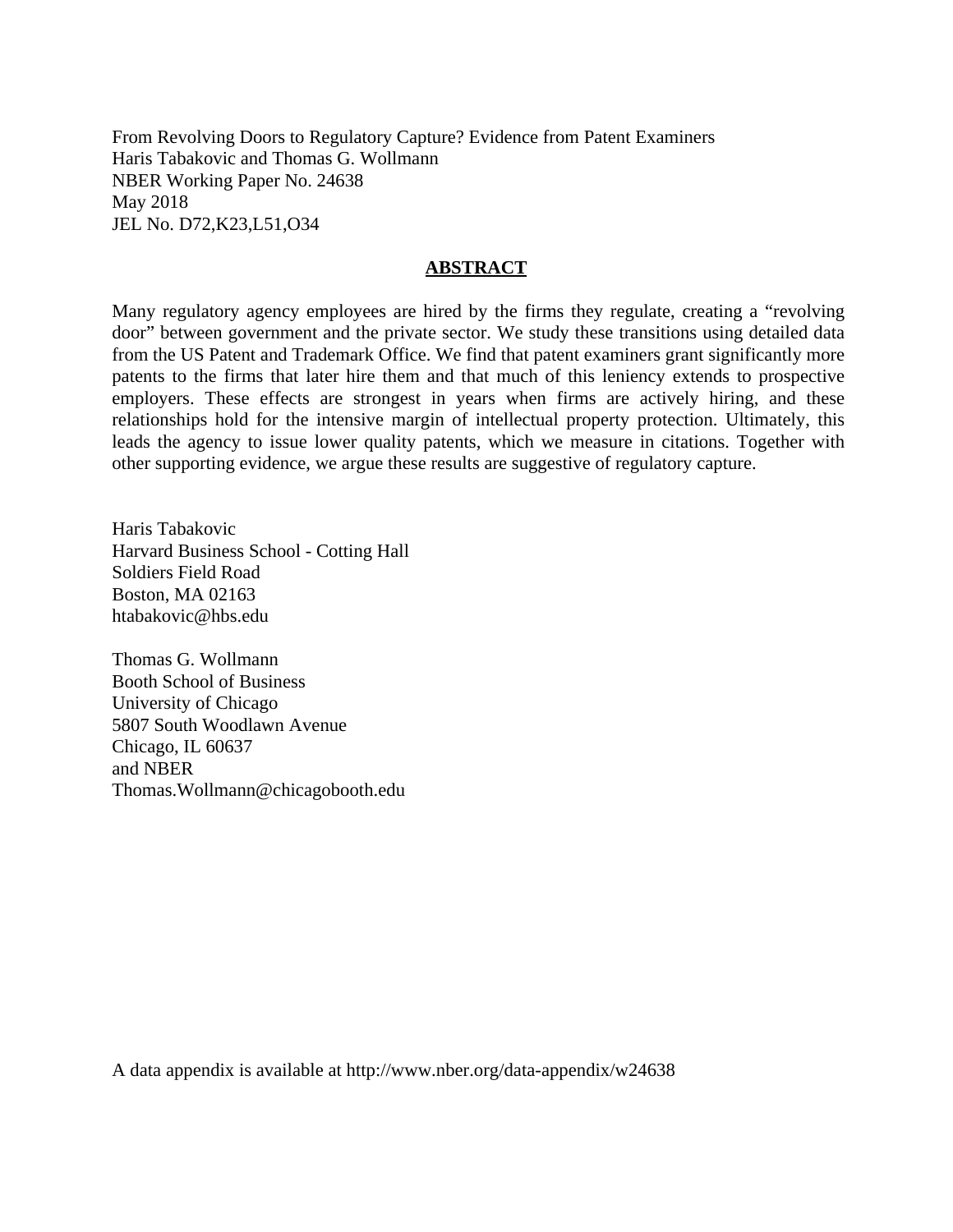## **1 Introduction**

Many regulatory agency employees follow brief, public sector experience with more lucrative work at the firms they used to regulate. In several industries, the practice is so common that these agencies appear to have "revolving doors." This may begin with—and partly be motivated by—firms' desires to hire workers with agency experience. The concern, however, is that it leads to a *quid pro quo*: lax supervision is exchanged for future employment. Whether explicit or tacit, this arrangement can have first order welfare consequences stemming from policies that are ineffective at correcting market failures and unmotivated to protect the public interest [Stigler, 1971, Peltzman, 1976].<sup>1,2</sup> Despite this concern, there is no empirical work studying individual public-to-private sector transitions among regulatory agency employees *at the decision level*.

One agency that both regulates a significant share of commerce and employs a large number of revolving door workers is the United States Patent and Trademark Office ("USPTO"). The agency is tasked with issuing patents, which incentivize effort and reward disclosure by granting inventors a temporary right to exclude others from using the idea. When a patent application arrives at the agency, it is quasi-randomly routed to a USPTO employee, called an examiner, working in Alexandria, Virginia.<sup>3</sup> These examiners decide whether or not to grant a patent to the inventor(s), so their decisions affect investment [Budish, Roin, and Williams, 2015], the rate and direction of innovation [Moser, 2005, Williams, 2013, Moser, 2013, Galasso and Schankerman, 2015], labor income [Kline, Petkova, Williams, and Zidar, 2016], entrepreneurial activity [Farre-Mensa, Hegde, and Ljungqvist, 2017], and ultimately industrial organization and economic growth [Jaffe and Lerner, 2004]. Many examiners, though, leave the agency to join private sector law firms as patent practitioners—licensed specialists who represent others in the patenting process. This provides increased pay and mobility but creates a potential conflict of interest, since many examiners evaluate the applications of firms for whom they would like to work.

To study these transitions, we construct an original dataset that links patent grant decisions to the examiners who made them, and then ties these examiners to the firms that hired them. In particular, we observe, for over one million applications, the name and address of the filing firm, the name and

<sup>&</sup>lt;sup>1</sup>See also Levine and Forrence [1990] and Laffont and Tirole [1991] for more comprehensive reviews of earlier work. These papers also reference helpful descriptive evidence on revolving doors, e.g. Breyer and Stewart [1979].

<sup>&</sup>lt;sup>2</sup>It could also erode trust in government. This concern is particularly timely given the latest polls indicate only 19% of the public believes that the federal government "is run for the benefit of all the people" (as compared to 65% in 1964, the first year the poll was given). About three-quarters (76%) believe it is "run by a few big interests" (compared to 29% in 1964) [Pew, 2015].

<sup>3</sup>The office was in the neighboring town of Arlington until 2003. However, at the very end of our panel, the USPTO was in the process of opening satellite offices in Michigan, Texas, California, and Colorado. The new USPTO offices accounted for a negligible share of examiners in the panel, i.e. <1%, of examiners in our data.) The USPTO also introduced a teleworking option for examiners at the end of our panel. That particular change affected only experienced examiners and does not impact our analysis which focuses only on short-tenure junior employees, i.e. those who cycle through the revolving door.)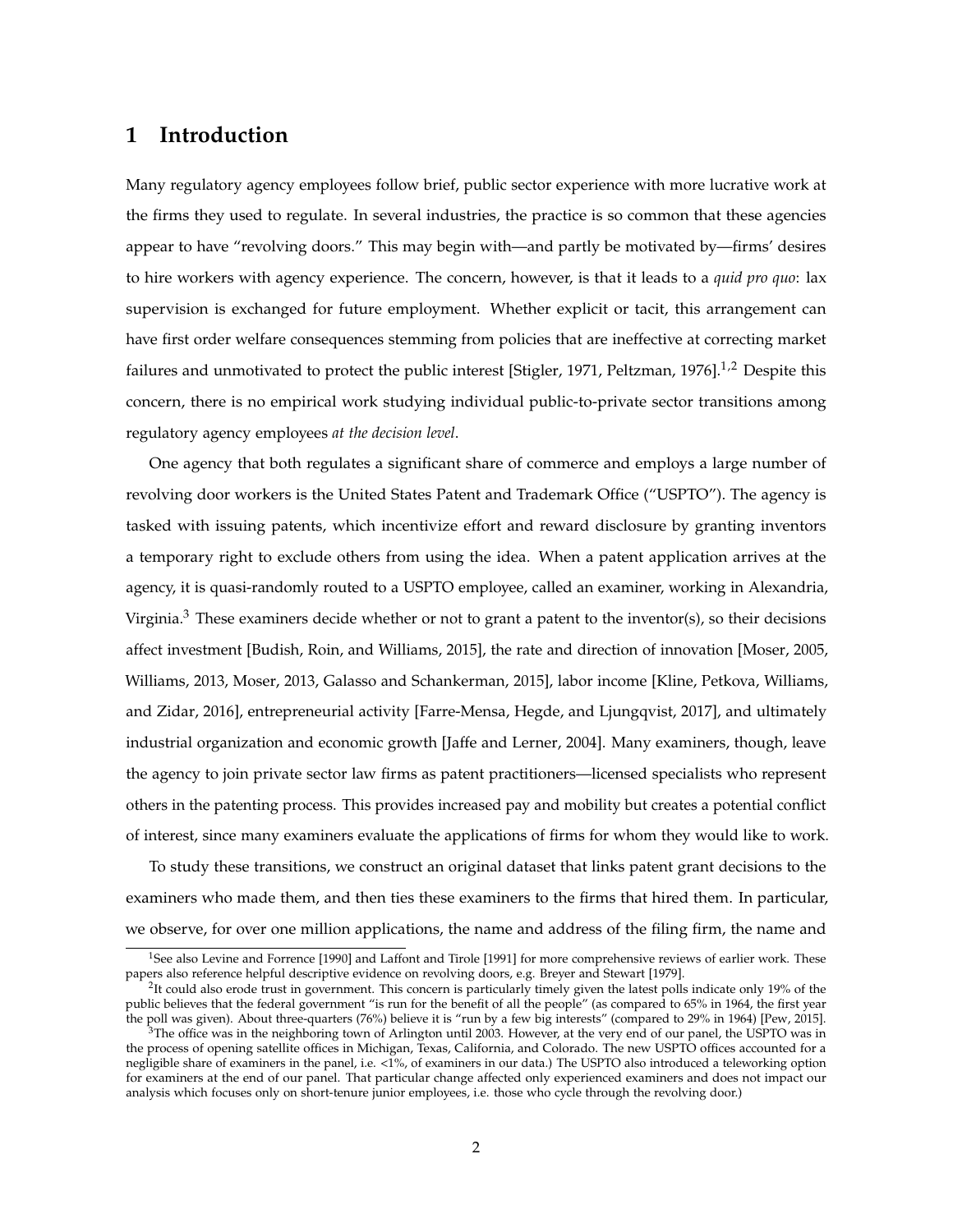unique identifier of the examiner, the decisions he or she made, and the dates on which they were made. For applications that receive grants, we observe the number of citations that the patent receives, which provides a commonly-used proxy of quality. Separately, we observe periodic snapshots of the full list of licensed practitioners, including their name and unique identifier, as well as the name and address of their employer. We also supplement this data with biographical information (where available). In broad terms, the data links, at the decision level, the individuals setting regulation and the firms affected by that regulation to the individuals hired away from the regulator and firms hiring those individuals. To our knowledge, this is the first study to make these connections.

We investigate whether revolving door examiners behave differently towards future and prospective employers, whether these differences are suggestive of regulatory capture, and whether they affect the quality of regulation. Answering the first question establishes an empirical fact that we feel is important on its own, due to the importance of regulatory consistency. The second presents more of a challenge. It requires distinguishing between actions whose intent is to gain favor with a potential employer and those that merely reflect employee preferences or reverse causality. Features of the setting are helpful here. Unlike prior work that relied upon across-employee differences—or variation across other dimensions—to assess intent, we can study within-employee within-firm differences. This is important, since agency employees that do and do not leave for the private sector—as well as firms that do and do not intensively hire agency employees—can vary on a host of unobservable dimensions. Moreover, for reasons discussed below, examiner-firm match-specific preferences are likely less important than in other regulator-regulated relationships. Additional tests, aided by supplementary data, also described below, further help distinguish these explanations. The last question requires us to rule out that examiners merely *appear* favorable by selecting high quality, easy-to-grant applications from the queue. This would affect grant rates specific to certain examiner-firm pairs but on its own have no real effect. The allocation of applications to examiners at the USPTO, however, is quasi-random [Williams, 2013].<sup>4</sup>

We begin by showing that revolving door examiners grant 12.6-17.6% (8.5-11.9 percentage points) more patents to firms that later hire them. This result is robust to varying the level of controls, e.g. the inclusion or exclusion of examiner and firm fixed effects, or limiting the sample to only firms that hire at least one examiner, which cuts the sample by roughly two-thirds. While the "headline" number alone is not proof of capture, the robustness does suggest that unobservable differences—at least along the aforementioned dimensions—are very small.

<sup>4</sup>Work by Righi and Simcoe [2017] shows that examiners do not specialize in high or low value applications, which supports this assumption, though they provide other evidence of specialization. See Footnote 7 for more details.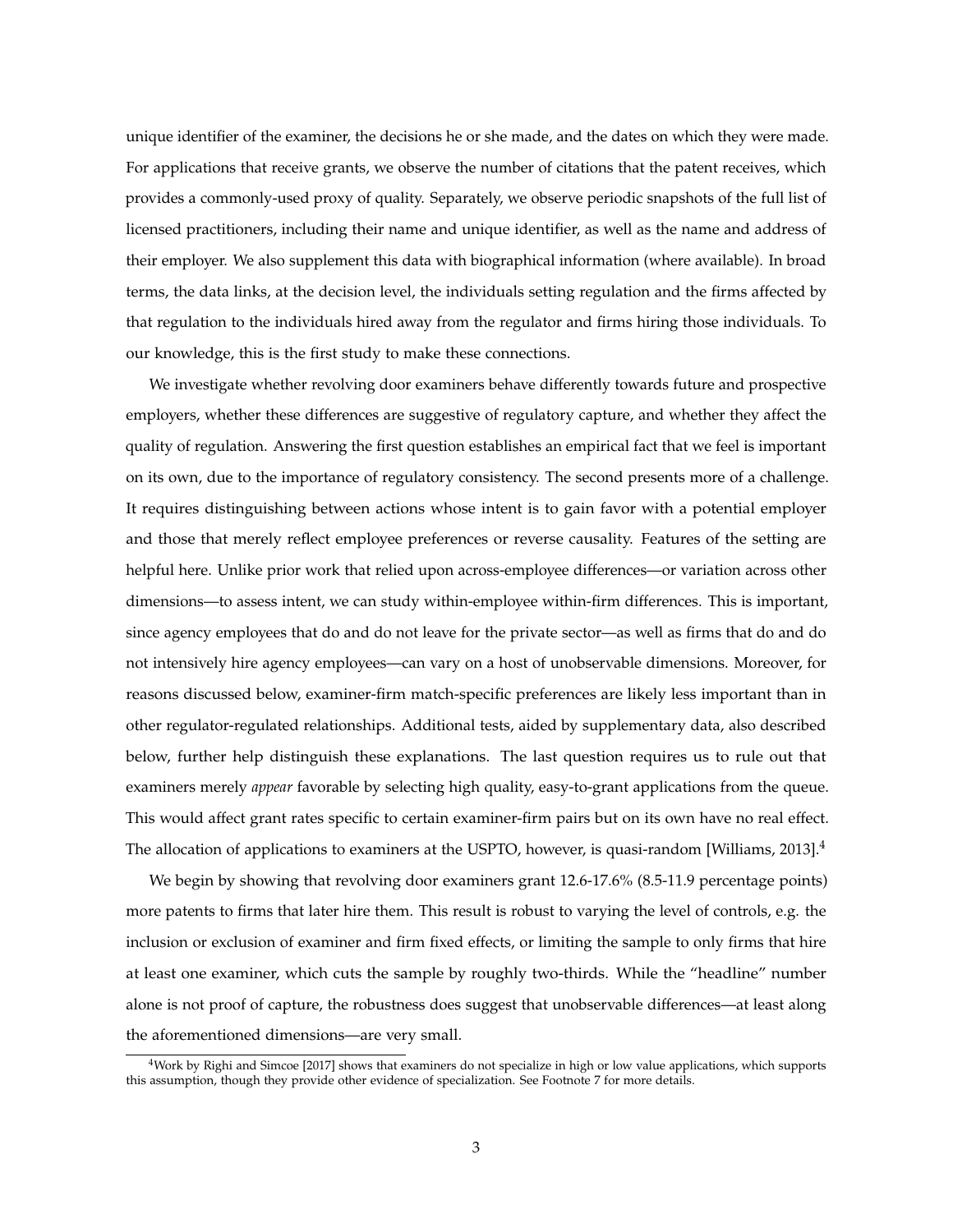We next ask whether revolving door examiners extend this leniency to prospective employers as well. Here we rely on two premises: first, that examiners face uncertainty about which firms will have future job openings and, second, that conditional on the type of work, an employer's location is the most important attribute on which workers base their choices [Barber and Roehling, 1993, Turban, Eyring, and Campion, 1993, Powell and Goulet, 1996]. Thus, we test whether they grant more patents to other firms in close proximity to the firm that hired them (after excluding any observations where the filing firm later hired the examiner). We find that examiners extend much of the leniency afforded to their future employers to other firms that are nearby, and that these results are robust to varying the granularity of the controls and restricting the sample to only firms or cities that hire at least one examiner. To be indicative of regulatory capture, this approach requires only that examiners' match-specific preference shocks are independent across locations, rather than across firms. Hence it provides somewhat stronger evidence.

We then expand the analysis to include alternate research designs. First, we plot the coefficients of interest, by year, against measures of private sector hiring intensity. If revolving door examiners exhibit leniency to gain favor—or at least not aggravate—prospective employers, then our estimates should load on periods when firms are frequently hiring. We find precisely this relationship. Since the level of economy-wide private sector hiring is unrelated to idiosyncratic examiner preferences, this result mitigates endogeneity concerns. Second, we incorporate data on the educational backgrounds of the examiners. This approach relies on the premise that prior residency—in particular, where one was educated—affects location preferences. Thus, if revolving door examiners are lenient towards their potential employers, then they should grant more patents to firms that are closer to their alma maters. The data are consistent with the premise as well as the conclusion. Since alma mater location is "realized" prior to examination decisions, this mitigates reverse causality concerns. Importantly, this relationship does not exist among examiners that do not become patent practitioners, which helps rule out "boosterism" as an alternative explanation of this result. Third, we exploit recently-released patent claims data to construct two measures that the USPTO believes best capture how much patent scope is reduced by examination, i.e. proxy for how tough the regulator is. We then replicate the first set of tables while replacing the left-hand side of the estimating equations with these measures. We show that effects on the intensive margin of intellectual property protection are consistent with those on the extensive margin. This finding—and the one immediately below—support the notion that our grant-related results are driven by leniency rather than examiners' attempts to signal they can effectively negotiate the prosecution process.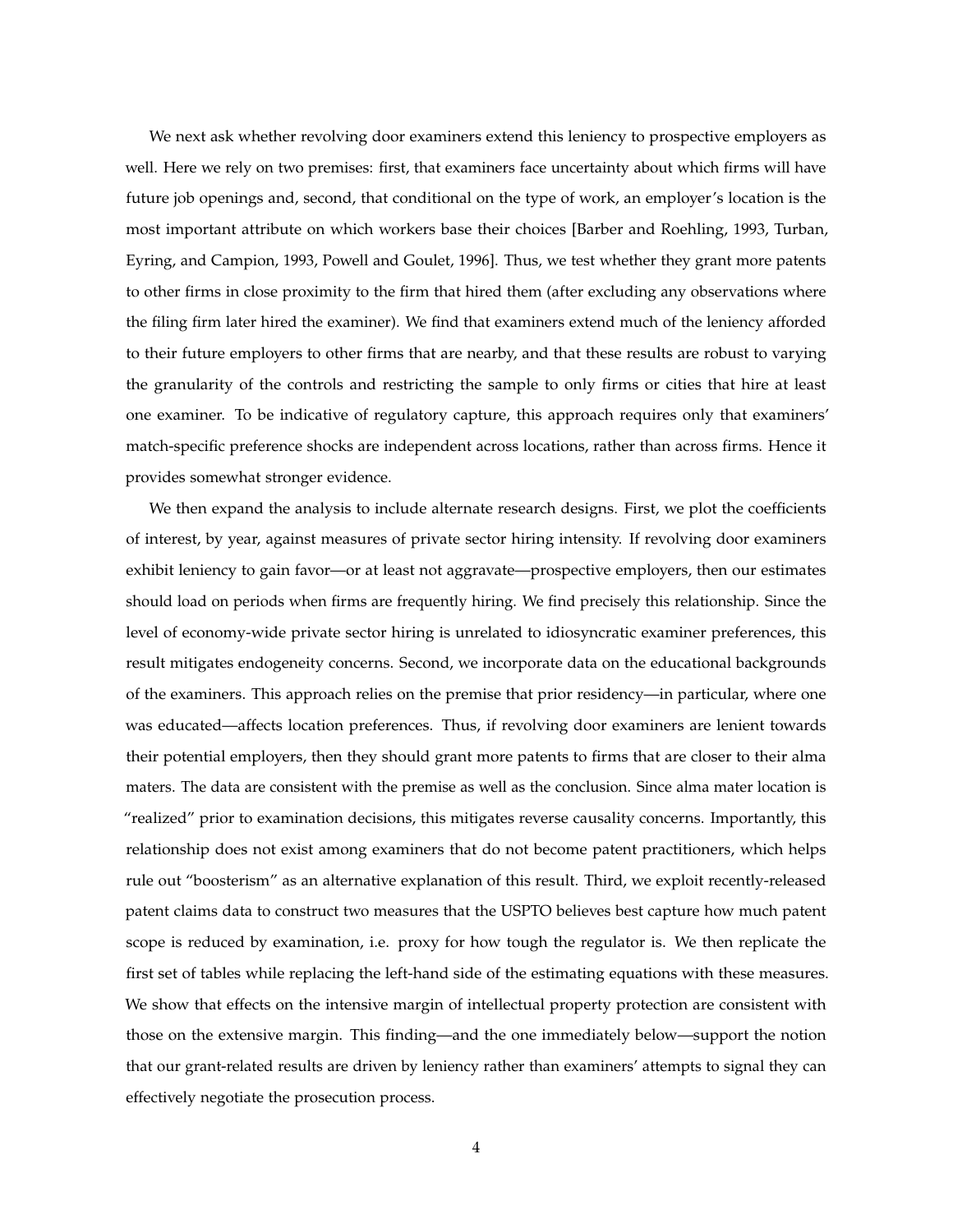Finally, we ask whether this behavior results in lower quality patent grants. Examiner leniency lowers the threshold for which an application results in a grant, so patents granted by revolving door examiners to their future and prospective employers should receive fewer citations. In line with prior findings, the results here indicate that patents granted to the firm that later hires a revolving door examiner receive 21-27% fewer citations. Those granted to firms located near the one that hires the revolving door examiner receive many fewer, as well.

We argue that these results, taken together, suggest regulatory capture. The relative narrowness of the examiner-practitioner pay gap means we likely understate the problem relative to many other regulator-regulated relationships, although our results should be interpreted carefully. First, while the firms may not be blindly hiring examiners who treat them favorably, we believe that their ability to tell good from bad potential employees is not significantly hindered by this behavior. Several facts support our claim. Firms have access to examiners' responses to all applications, not just their own, so there are many other observations on which they can gauge ability or ambition. Also, examiners can presumably still signal their type while granting a patent. (In the academic profession, this would be akin to submitting a referee report that acknowledges a paper's weaknesses in a sophisticated way but ultimately dismisses those shortcomings.) Moreover, firms still subject ex-examiners to an interview process as they would any other prospective employees. Beyond all this, patent practitioners face steep quotas on observable quantity and quality measures. Thus, self-selection may limit how careful firms must be in screening potential workers. Also, examination leniency may not be the primary motivation for hiring examiners. Law firms focusing on intellectual property protection independently value agency experience. Whether or not regulatory capture is the main reason for the USPTO's revolving door should not diminish interest in quantifying its effects (although it will affect how policy addresses it, as discussed below). Further, note that nothing here implies explicit collusion. Finally, the preferential treatment of prospective employers is probably not the most pressing problem faced by this particular agency. Instead, we see the USPTO as a data-rich setting to answer basic questions about regulator behavior.

In terms of policy, we caution that that these results do not in themselves suggest immediate changes, e.g. the implementation of a "cooling off" period akin to the ones faced by accountants and lobbyists. Altering employment contracts to prohibit examiners from working in private sector roles for which they are best suited can dissuade talented people from joining the USPTO in the first place. Even if revolving door examiners are biased towards some firms, their work may be higher quality overall. The variation we exploit cannot cleanly evaluate competence-collusion tradeoffs, although we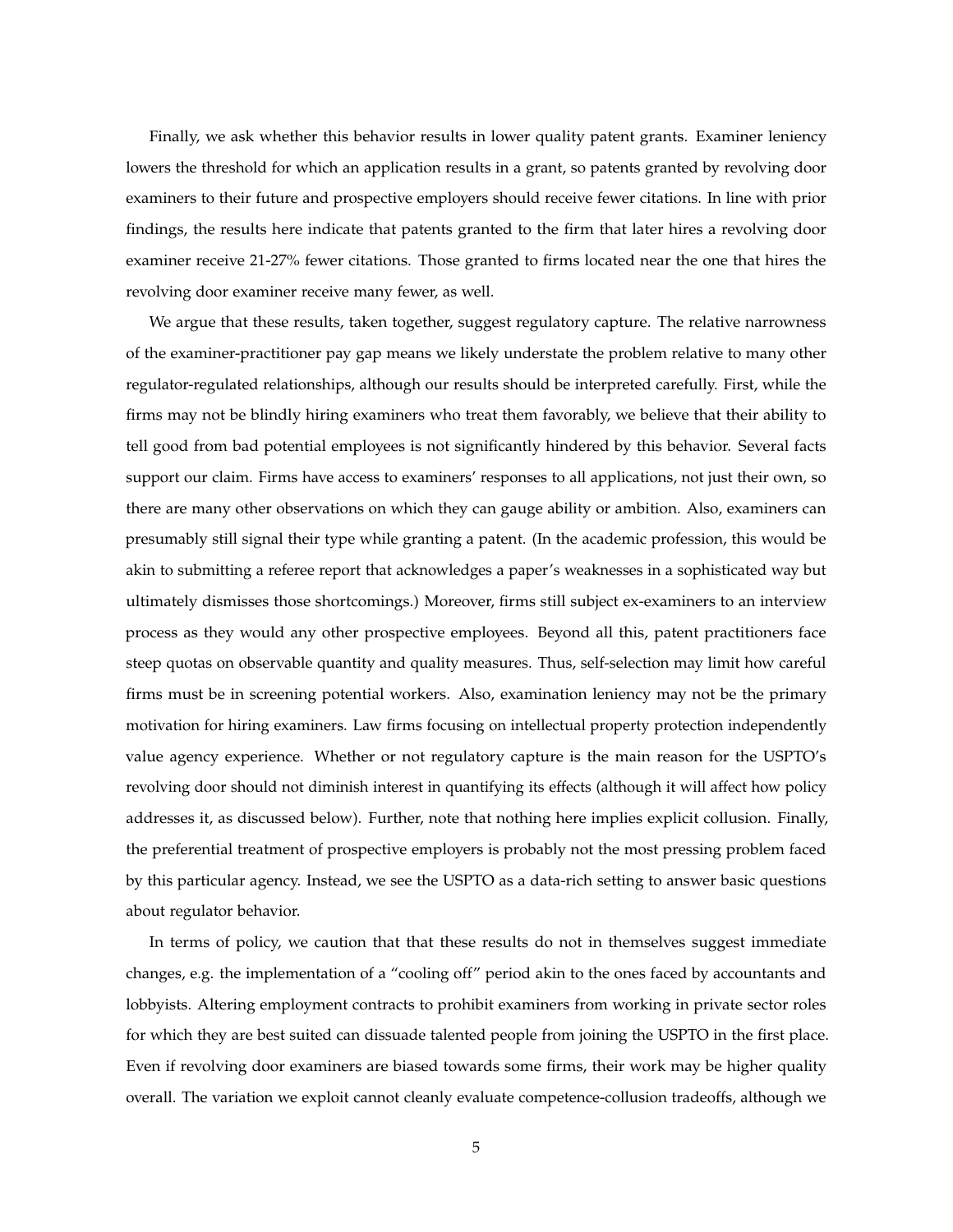argue it provides evidence suggestive of regulatory capture and should merit additional scrutiny.

This paper contributes to a growing empirical literature on regulator behavior. Prior work exploiting across-state or across-time variation has tended not to find evidence of regulatory capture among, for example, bank examiners [Agarwal, Lucca, Seru, and Trebbi, 2014, Lucca, Seru, and Trebbi, 2014]. Related to this, private law firms defending companies targeted by the SEC actually hire *harsher* prosecutors, though this result is not defendant-specific [deHaan, Kedia, Koh, and Rajgopal, 2015]. These are provocative findings. We contribute by studying employer-firm relationships, incorporating the notion of "prospective employers" into the analysis, and intersecting these with novel supporting evidence and measures of decision quality. Analogous problems arise in the private sector, e.g., due to credit rating analysts join firms whose credit they previously rated. Interestingly, Cornaggia, Cornaggia, and Xia [2016] show that corporate finance credit rating analysts issue higher ratings to firms for whom they later work, but the effect is modest—roughly 10% of a standard deviation in the ratings. Kempf [2015] finds roughly the same result among leverage finance credit analysts but also shows that this group of analysts is more accurate overall. These are compelling results, though it is somewhat unclear how informative they are about behavior among government employees, the quality of whose work is not disciplined by market forces.

Also related is work on lobbying [Vidal, Draca, and Fons-Rosen, 2012, Bertrand, Bombardini, and Trebbi, 2014]. This literature differs from our paper, however, in that previous relationships—rather than the prospect of future employment—influence behavior. It also differs in that policy outcomes are unobserved, so changes in administrative or regulatory behavior must be inferred. Lastly the paper aids in understanding how patent rights are allocated in the United States [Cockburn, Kortum, and Stern, 2002, Lemley and Shapiro, 2005, Alcacer and Gittelman, 2006, Lemley and Sampat, 2012, Frakes and Wasserman, 2016a].

The outline of this paper is as follows. Section 2 describes the patenting process at the USPTO, and the roles that patent agents, attorneys, and examiners play in it. Section 3 describes the data. Section 4 introduces the empirical framework. Section 5 reports grant-related findings, while Section 6 reports quality-related results. Section 7 concludes.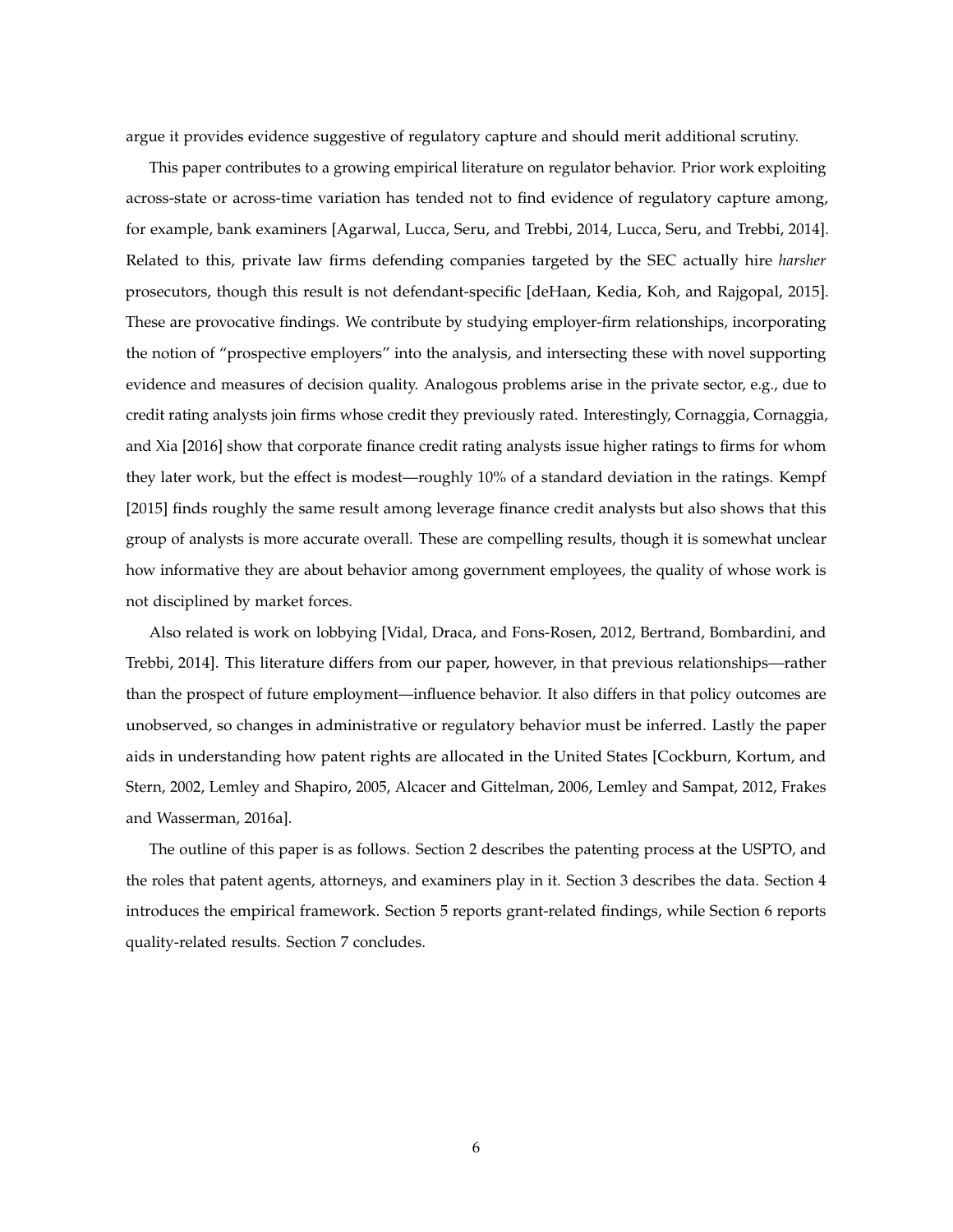## **2 Institutional background**

### **Applying for US patent protection**

The USPTO is tasked with issuing patents, which grant the inventor the temporary, monopoly right to exclude others from making or using the named invention in exchange for its public disclosure. The process begins with an application, which may be submitted by either the inventor or a licensed practitioner.<sup>5</sup> Initial filing fees are several hundred dollars.<sup>6</sup> All new patent applications are sorted based on the type of technology, and directed to the appropriate "art unit"—the group of examiners tasked with examining that subject matter. Art units are highly specialized. For example, units 2687, 2688, and 2689 all handle "Dynamic Storage Systems," but the first of these handles only the "Mechanical parts of the Disk Drives" while the latter two handle "Signal Processing & Control Processing" aspects. Once directed to the particular art unit, the new patent applications are then randomly allocated to that art unit's examiners, $^7$  most of whom work at the Alexandria, Virginia campus.<sup>8</sup>

The core of the application is a set of one or more claims. These define the patent's exclusionary scope, i.e. the extent of intellectual property protection. As an example, Orville and Wilbur Wright claimed a "class of flying machines in which...one or more aeroplanes are moved through the air (...)".<sup>9</sup> Examiners decide whether to allow or reject the claims. They also provide reasons behind their decisions, which may aid the applicant in revising the claims to have them allowed. The criteria for claims to be allowed are novelty, usefulness, and non-obviousness. An initial rejection of some or all claims is very common and referred to as a "non-final rejection." In response, applicants can modify or remove claims.

The process, called "patent prosecution," may go back and forth several times. Each submission, modification, and appeal, however, requires additional fees—often times stretching into the thousands

 $8$ See Footnote 3 for more detail on the location of the examiners.

<sup>&</sup>lt;sup>5</sup>A patent can have one or more applicants which can be individual inventors or organizations—either public entities, universities or private firms.

<sup>&</sup>lt;sup>6</sup>Filing fees depend on the size and the type of the patent applicant, and a slew of other factors. For example, requesting accelerated patent examination can cost between \$1,000 and \$4,000, depending on the applicant size and type. Requesting additional time to reply to examiner comments can cost between \$50 and \$200 for a one month extension, and between \$750 and \$3,000 for a five month extension, both depending on the applicant type and size.

 $<sup>7</sup>$  Recent work by Righi and Simcoe [2017] shows that examiners do not specialize in high or low value applications, which</sup> tends to rule out the possibility that revolving door examiners are selecting (and/or being allocated) easy-to-grant applications. Moreover, if one expects USPTO managers to allocate easy-to-grant applications to themselves or their close colleagues, then this result more broadly suggests that deducing quality from a cursory reading of a patent is simply hard to do. The authors also show examiners don't specialize in applications with long or short claims, although they do specialize in particular technologies. Since our main specifications condition on the examiner, specialization across examiners should not bias our results. Furthermore, specialization is less likely among revolving door examiners, who typically leave after only a few years at the agency.

<sup>9</sup>US Patent No. 821,393.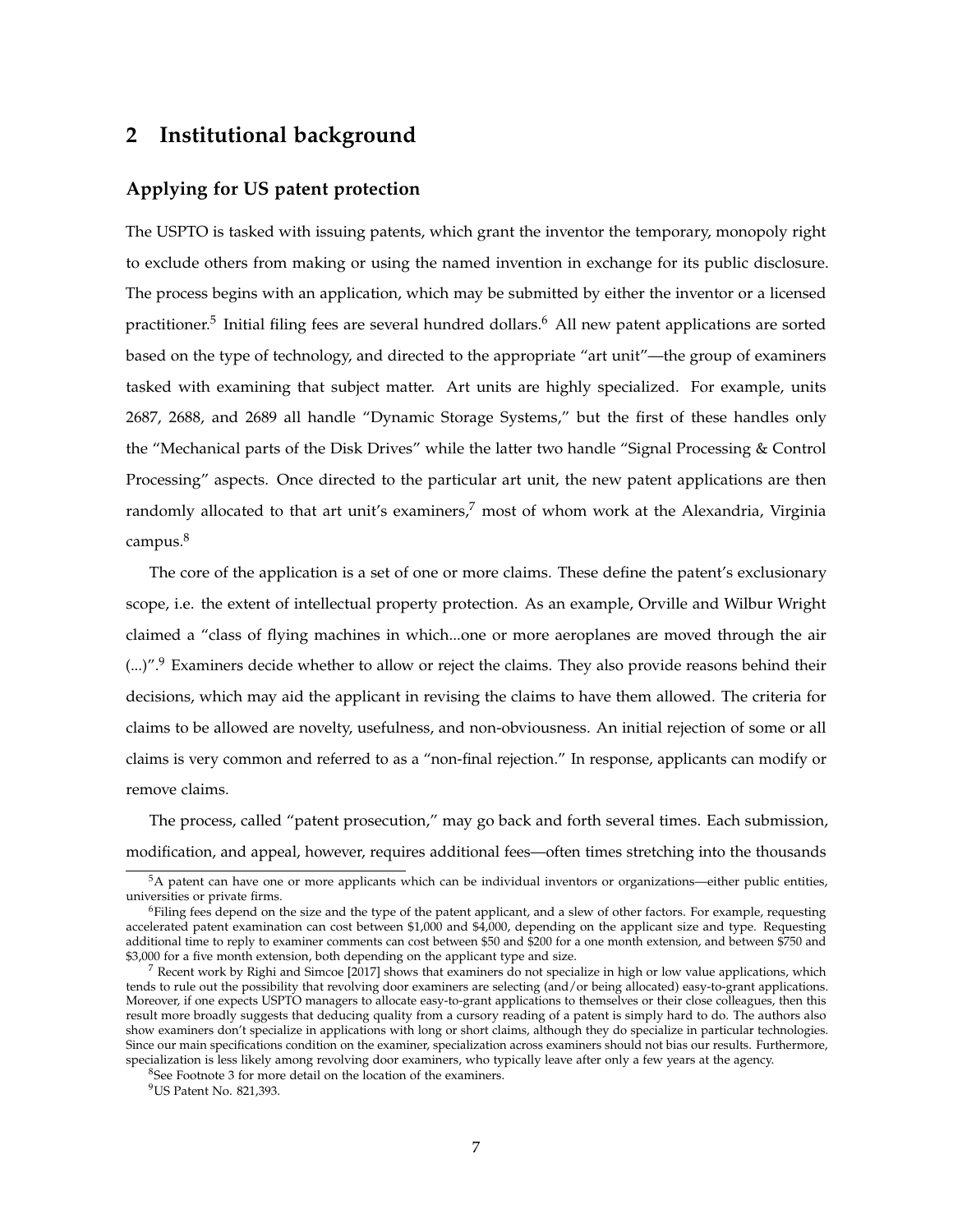of dollars. Patent prosecution ends with one of the following: the examiner allows a portion of the claims and the filer is satisfied with this allowance, in which case a patent is issued; or the filer abandons the application. As Roin [2016] points out, nearly all applications can, in practice, result in a grant—the filer can simply narrow the claim language to suit the examiner. Abandonment is best viewed as the case where the examiner insists on such narrow claims that filer deems the application no longer worth pursuing. Thus, the binary outcome of whether the application resulted in a grant approximates the somewhat more complicated result.<sup>10</sup>

### **2.1 Examiners**

Of more than 12,000 USPTO employees, 70% are patent examiners. The job requires a minimum of a bachelor's degree in the subject matter covered by an art unit. Many examiners have masters or doctoral degrees, and most are recruited directly out of school. Their pay depends on the General Schedule, i.e. the "GS" government pay scale. In an ongoing effort to retain staff, the USPTO has secured incentive pay to encourage higher production, although these are dull—typically not exceeding 10% of base pay. After two years at the agency, examiners typically reach pay grades of GS-9 to GS-11. With incentive pay, these equate to pay of roughly \$63,000 and \$87,000 per year, respectively.<sup>11</sup>

Before transitioning into an art unit, all new patent examiners are trained at the agency for several months. Statute requires that a supervisory patent examiner ("SPE") reviews all examined applications. Yet for several reasons this approval is mostly a "rubber stamp."<sup>12</sup> First, SPEs are busy with their own prosecution cases. Second, rejections of junior examiner submissions slow production, and SPEs are incentivized to maximize the output of their art units. Third, examiners can wait until the end of a reporting cycle to dump a large number of cases on an SPEs desk and completely overwhelm them.<sup>13</sup> Lack of examiner oversight is a well-known problem at the USPTO and has triggered both a detailed report by the Office of Inspector General<sup>14</sup> and a joint hearing by the US House of Representatives Ethics and Oversight Committees. As a result, even junior examiners have great discretion over grant

 $10$ We rely on this approximation throughout the paper, with the exception of a brief discussion at the end of Section 5 and a more detailed discussion, with accompanying tables, in the Appendix, which show that effects on the intensive margin of patent protection are consistent with those on the extensive margin.

<sup>11</sup>See *http://federalpay.org* for individual and summary statistics for federal salaries (retrieved December 16, 2016). See *https://www.opm.gov/policy-data-oversight/pay-leave/salaries-wages/2016/general-schedule/* for GS salaries across metropolitan areas (retrieved December 16, 2016).

<sup>12</sup>See the initial draft of a report by the Office of Inspector General that was leaked to the *The Washington Post*. The report states, for example, that "investigators found that first-line supervisors feel powerless to discipline poor performers" and that "inconsistent enforcement ... has rendered the existing controls completely ineffective." The report can be found at https://www.washingtonpost.com/apps/g/page/politics/initial-report-on-us-patent-and-trademark-office-investigationof-telework-fraud-allegations/1244/ (retrieved November 17, 2016).

<sup>13</sup>*Ibid.*

<sup>14</sup>*Ibid.* See also Frakes and Wasserman [2016b].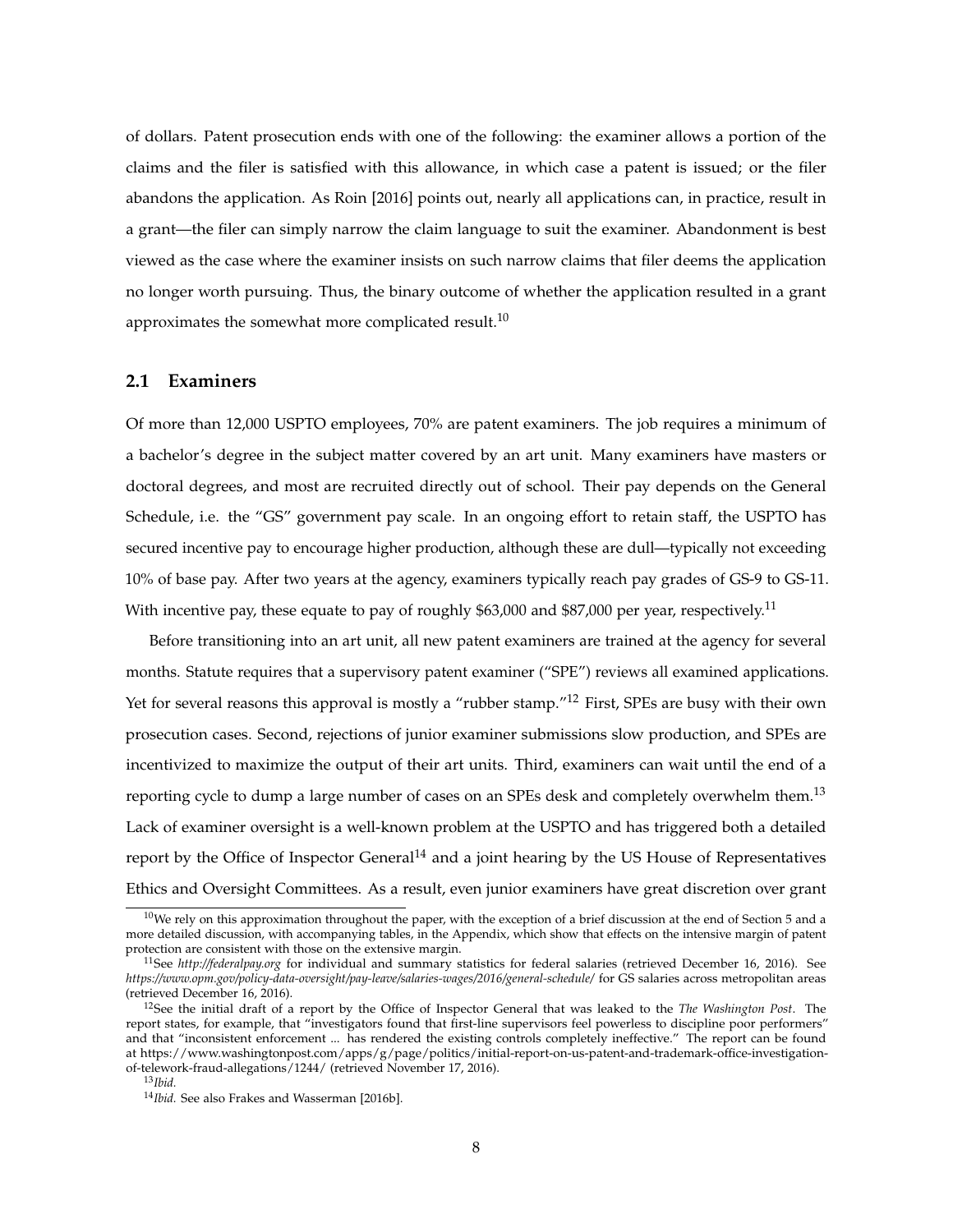decisions—an important factor driving the underlining data generating process in this paper.

### **2.2 Practitioners**

The time and complexity of the patenting process leads most inventors to hire a patent practitioner to write the application and manage correspondence with the USPTO throughout the process. These practitioners are employed primarily by law firms. Even large, frequent filers such as Lockheed Martin and General Electric outsource the bulk of their filings to law firms that specialize in matters related to intellectual property protection. These firms seek out employees with past examination experience. In fact, examiner hires are an important selling point for law firms and even mentioned in promotional materials, including their websites. For example, Oliff states "most of our associate[s] and other attorneys are registered to practice before the PTO, and many are former PTO Examiners,"<sup>15</sup> while Fish & Richardson states, "more than a dozen Fish attorneys had prior careers at the USPTO."<sup>16</sup>

The salaries of practitioners are much higher than those of examiners. This is one of the main factors driving high attrition at the USPTO, and it is a common feature of many "regulated firm-regulatory agency" relationships. Examiners without a law degree can register as patent agents and expect to earn \$100,000 per year or more in most metropolitan areas. Those with a law a degree can register as patent attorneys and make as much as \$160,000 per year starting out.

### **2.3 Examiner–practitioner interactions**

Throughout prosecution, the patent examiner and correspondent are acutely aware of each others' identity. To see this, one need go only as far as the USPTO cover page, which sits atop the large volume of transmissions that pass from the agency to the filer. Displayed prominently on each, alongside very little additional information, are the name and address of the filing firm *and* the first and last name of the examiner. To make this concrete, the Appendix provides examples of cover sheets that preceded the non-final rejection notice for three well-known, relatively recent applications. These include Google's 1998 application for the PageRank algorithm, GoPro's 2004 application for an attachment of a camera to a body, and Square's 2010 application for a mobile phone attachment that captures credit card information. Using the Google example, one can see that the transmission is addressed to Harrity & Snyder of Fairfax, Virginia. (This firm and location appear below in Table III and Table IV, respectively).

<sup>&</sup>lt;sup>15</sup>See https://www.oliff.com/practice-areas/patent/ (retrieved January 2, 2017).

<sup>16</sup>See http://www.fr.com/services/patent-law/ (retrieved January 2, 2017).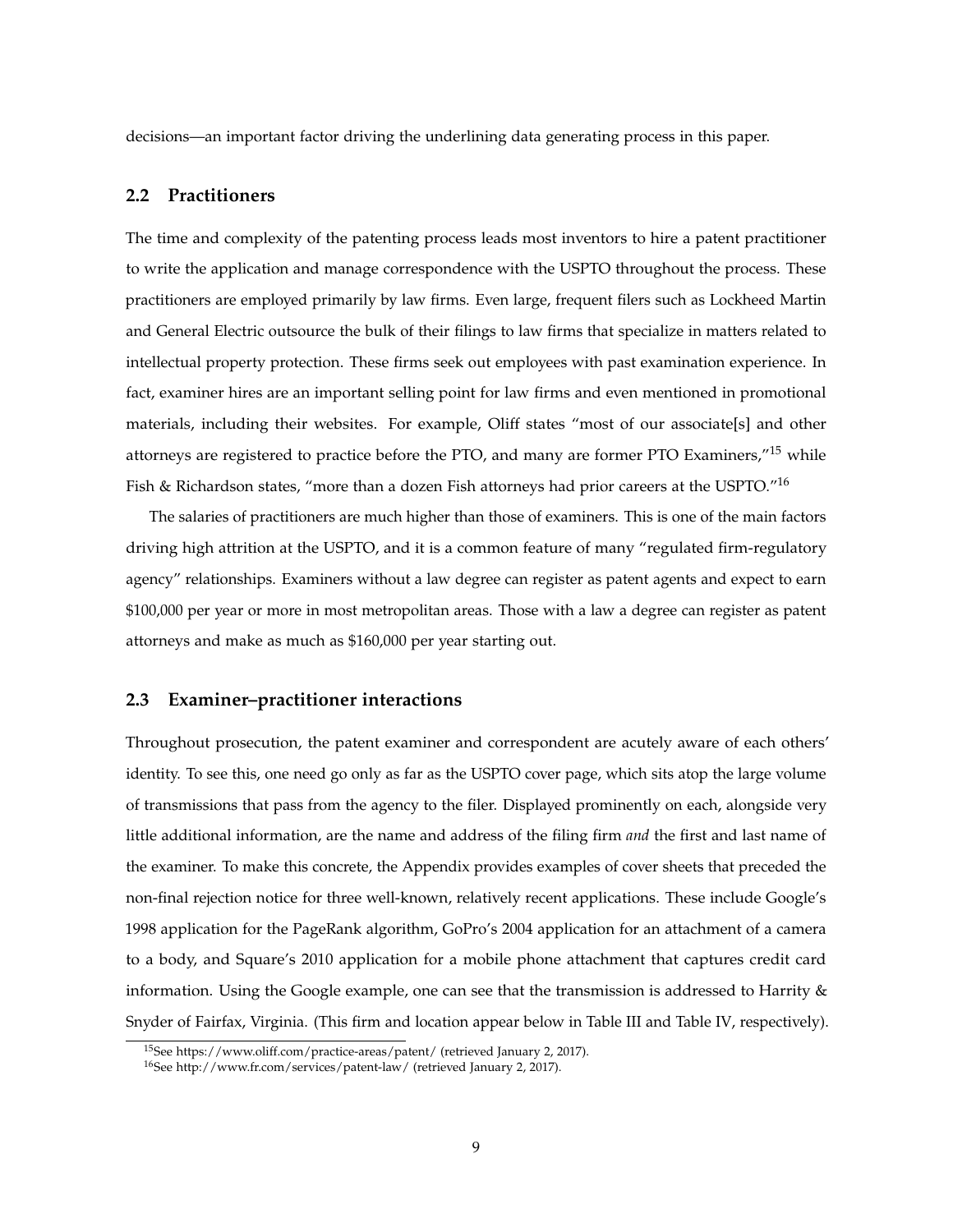Tantamount, the examiner knows that the firm knows exactly whose decision this is. Interestingly, nowhere does the form provide space to list the firm actually employing the named inventor.<sup>17</sup>

Filers can also request interviews with examiners to discuss a application. In these cases, examiners and filers speak on the phone or meet in person, typically at USPTO headquarters. The USPTO does not, unfortunately, strictly require examiners record these interviews, so we cannot observe their frequency. This provides the opportunity for richer interactions, even if these go unmeasured in our study.

## **3 Data**

### **3.1 Sources**

The data come from four main sources. First, the Patent Examination Research Dataset ("PatEx") provides application-level data including the name and unique identifier of the examiner, the name and address of the filing firm, the final decision made by the examiner, and the date on which it was made.<sup>18</sup> The dataset covers substantively all filings between November 29, 2001 and December 31,  $2015<sup>19</sup>$  and for those applications that results in grants, coverage extends back to at least July 1995 [Graham, Marco, and Miller, 2015].<sup>20</sup> PatEx is derived from the Public Patent Application Information Retrieval system ("Public PAIR"), carefully documented by the Office of Chief Economist of the USPTO, and posted "for public use and [to] encourage users to identify fixes and improvements."

Second, the Patent Practitioner Roster lists all individuals registered to practice before the USPTO, as well as the name and address of their current place of business.<sup>21</sup> The list is publicly posted and constantly updated by the Office of Enrollment and Discipline of the USPTO. As stated above, only registered practitioners can legally file on behalf of inventors, and since the list is intended, at least in part, as a resource for inventors looking for representation, the office ostensibly takes availability and accuracy seriously. The USPTO does not maintain historical lists, but (in addition to the current roster)

 $17$ No mention of Google, GoPro, or Square appears anywhere on these sheets. All were incorporated when these documents were mailed, and all but Google were incorporated when the applications were filed. Note that this is not to say that the examiner is always unaware of or cannot ascertain the identity of the firm that developed the technology—only that this information is much less salient than the law firm filing the application.

<sup>18</sup>USPTO. https://www.uspto.gov/learning-and-resources/electronic-data-products/patent-examination-research-datasetpublic-pair (retrieved on October 16, 2016).

<sup>&</sup>lt;sup>19</sup>This paper studies utility patents, which comprise roughly 94.3% of filings. (The remainder cover plants and designs.) Coverage for regular non-provisional utility patent applications is 95% [Graham, Marco, and Miller, 2015]. The small number of applications falling outside PatEx do so for idiosyncratic reasons, e.g. are non-public for reasons of national security. The data is incomplete prior to December 2000, since applications filed prior to that date were not subject to the America Inventors Protection Act ("AIPA"), which stipulated all non-provisional patent applications be published, even if abandoned. The effects of this legislation on the coverage of PatEx are evident in the data; see the Appendix for more details.

 $^{20}$ Law changes that take effect June 8, 1995 affect, among other things, the term of US patents. These create a spike in filings, and may change other features of the process. To avoid these issues, we merely begin the panel in July 1996.

<sup>21</sup>USPTO. https://oedci.uspto.gov/OEDCI/ (retrieved on October 16, 2016).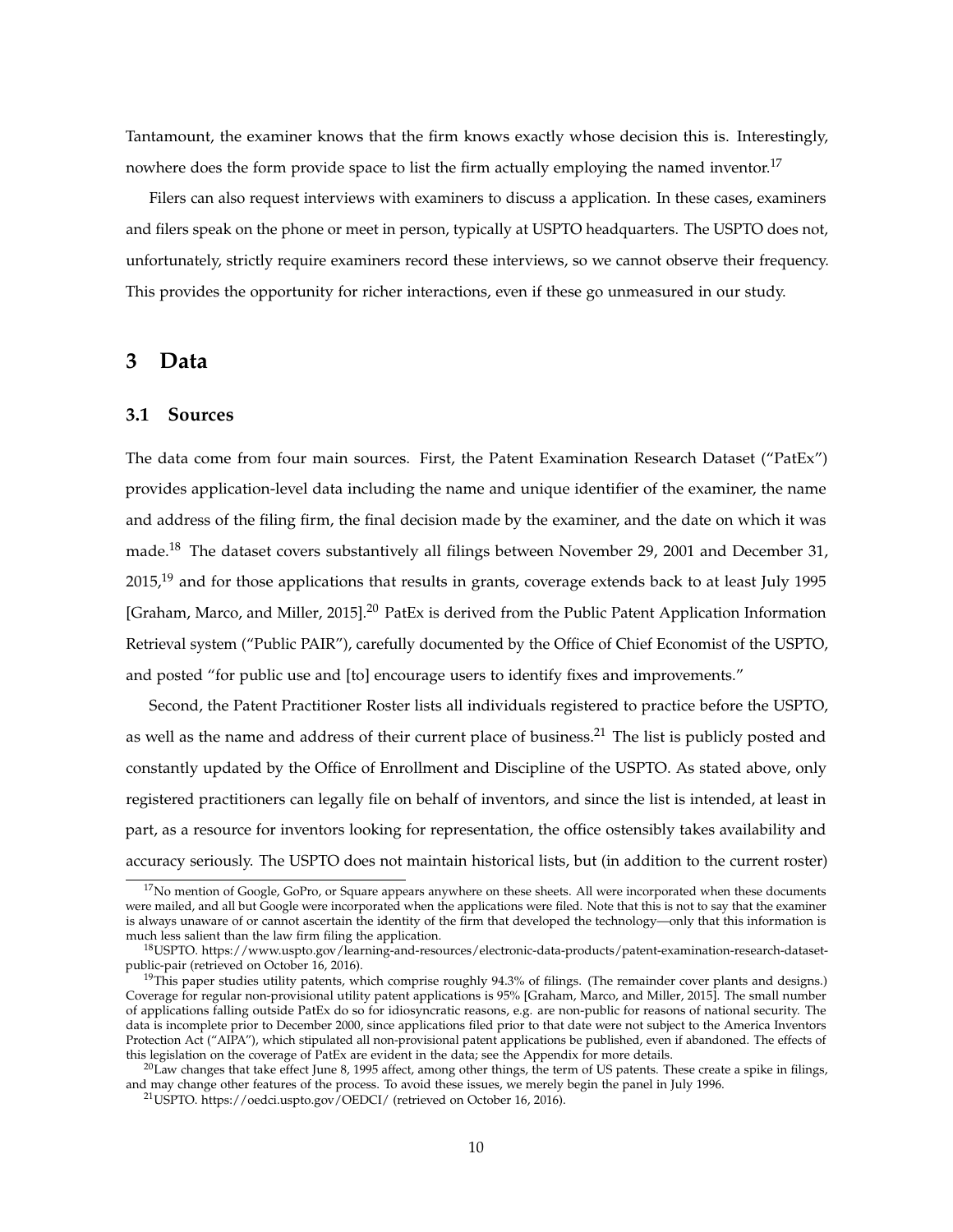we can retrieve "snapshots" of the roster for January 2009, October 2011, February 2013, and March 2015 using the Internet Archive.<sup>22</sup> The office issues unique identification numbers to practitioners upon registration, so joining lists is straightforward, and turnover is low among this group. Thus, this data represents a nearly-complete list of the work histories of all examiners who leave the USPTO to practice patent prosecution. We confirmed the high degree of completeness using a randomly drawn 5% sample of examiners using several online resources (described two paragraphs below).

Third, Thomson Innovation provides forward patent citations, i.e. a count of the number of times a patent is cited by other published patents. This proxies for quality of the underlying innovation.<sup>23,24</sup> Citations accrue from patents published by all national offices.<sup>25</sup> This data merges exactly to PatEx on the USPTO-assigned patent number, which is a unique identifier.

Fourth, we compile educational histories by combining data from an employment-oriented social networking website, Martindale-Hubbard's attorney directory, and the employee profiles hosted on the websites of law firms. In particular, we record the name and address of any degree-granting institutions that the examiner attended<sup>26</sup> and merge to PatEx on the basis of first, middle, and last name.

### **3.2 Variable descriptions**

The first main outcome of interest, *Grant*, takes a value of one if PatEx indicates the application's status is "issued" and zero if the status is "abandoned." Observations are dropped if the application status is "pending." Pending applications are those that have yet to be examined and are in the USPTO examination backlog. The second is *Citations*, which counts references from other published patents. *Year* fixed effects correspond to the date of the examiner's last action on an application, i.e. an allowance preceding a grant or the last rejection preceding abandonment. *Technology center* and the more specific *Patent class* fixed effects provide alternate, related ways to distinguish between types of technology.

To construct distance measures between educational institutions and filing firms, we rely on the latitude and longitude assigned to five digit US ZIP codes. Relative to addresses, five digit ZIP codes

<sup>22</sup>Internet Archive. http://web.archive.org/web/\*/https://oedci.uspto.gov/OEDCI/ (retrieved on October 16, 2016).

 $^{23}$ We considered the proportion of claims that are invalidated in the litigation process, but the incidence of litigation is far too low to be useful to our analysis. We also considered the proportion of decisions that conflicted with those from the USPTO's European or Japanese counterparts, but the incidence of multi-jurisdiction filing and discord is also too low to be useful.

 $^{24}$ It includes examiner-added citations, since other data begins in 1995 but this distinction is only observable starting in 2001.

 $25A$  prior version of the paper erroneously stated that we cover only US patents, though the results are not sensitive to this. <sup>26</sup>A large number of examiners attend law school on a part-time basis in Washington, DC while working at the USPTO. Since graduation dates are not reliably observed, we cannot distinguish examiners who attend Washington, DC law schools prior to working at the agency, i.e. in the normal course of their education, from those who attend merely as an artifact of working at the agency. As a result, we exclude law schools. Including them provides very little information about location preferences and instead introduces a very large amount of right-hand side measurement error.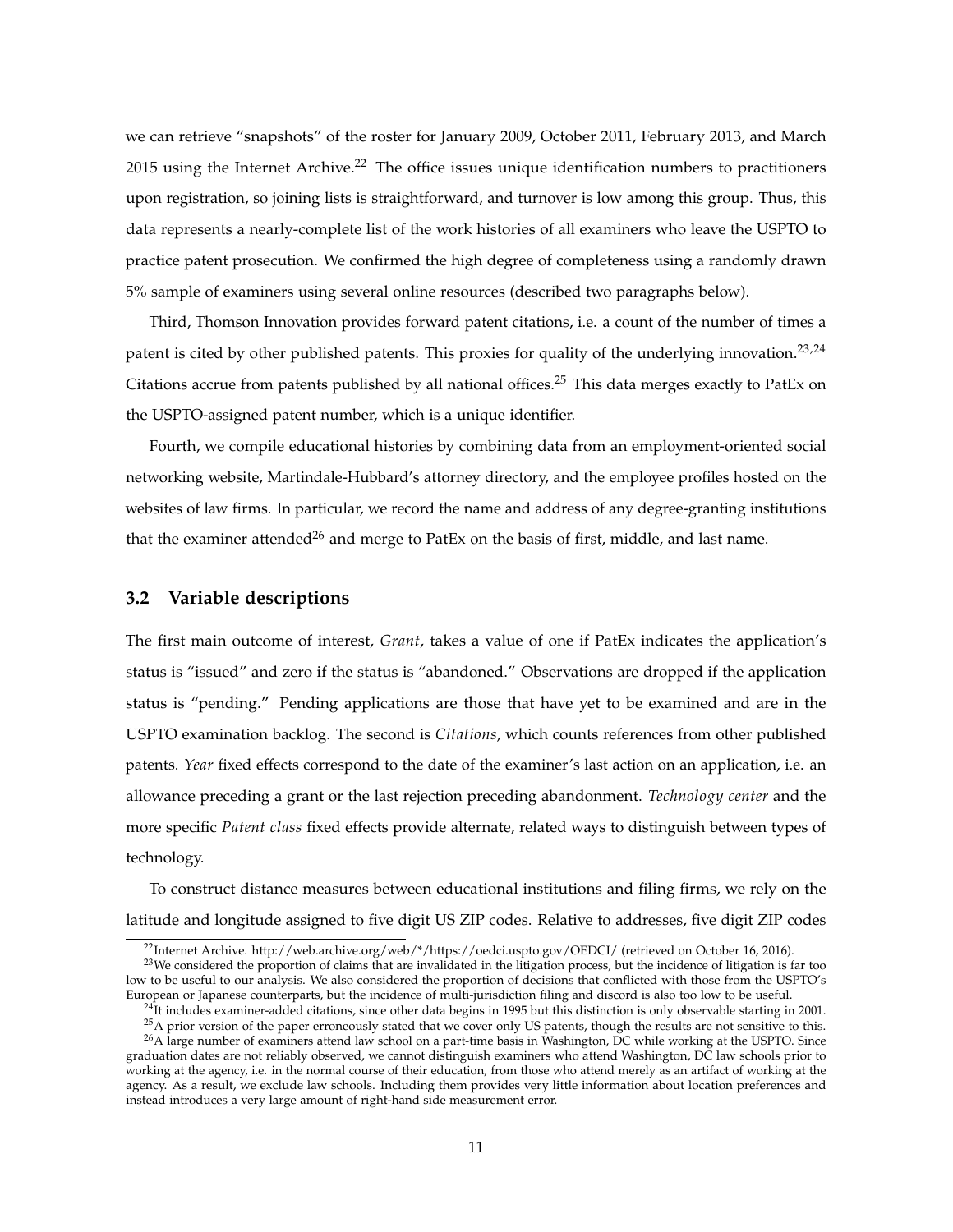map easily and quickly to geospatial coordinates and do not result in any meaningful measurement error (relative to the variation that we consider). When an examiner has attended multiple schools, we use the minimum distance between the filing firm and the set of schools in question. For example, if the examiner holds degrees from both Berkeley and Clemson, we use the distance to Berkeley if the filing firm was based in San Francisco.

### **3.3 Summary statistics**

Table I provides an initial summary of the data used to assess patent grant behavior. It covers just over one million patents, 63% of which result in a grant. The mean examiner decision (across the longitudinal dimension of the panel) occurs early in 2011. Nearly 30% of applications are filed by firms that hire at least one examiner, and 7% of applications are examined by employees who become practitioners.

### [Table I about here.]

Table II provides an initial summary of the data used to assess patent quality. Citations are only available for granted patents, so the sample size is smaller despite the longer panel. Patents accrue an average of 11.6 citations. The distribution include a large number of zeros and a small number of very highly cited patents. The other dimensions of the data are distributed similarly to the sample used to assess grant behavior. Since earlier patents have more time to accrue acknowledgements, there is a clear age pattern in forward citations. All empirical specifications include year fixed effects, though, controlling for this pattern.

### [Table II about here.]

Table III summarizes the data across the firms that most frequently hire examiners. Notably, all are law firms. Most specialize in intellectual property or at least heavily emphasize this part of their practice. Finnegan, Henderson, Farabow, Garrett & Dunner, LLP ("Finnegan") hires the largest number of examiners. Oblon, McClelland, Maier & Neustadt, LLP ("Oblon") files the most applications. Overall grant rates vary across firms although the majority fall close to the group average of 65%, which is close to the average rate for all filers.

### [Table III about here.]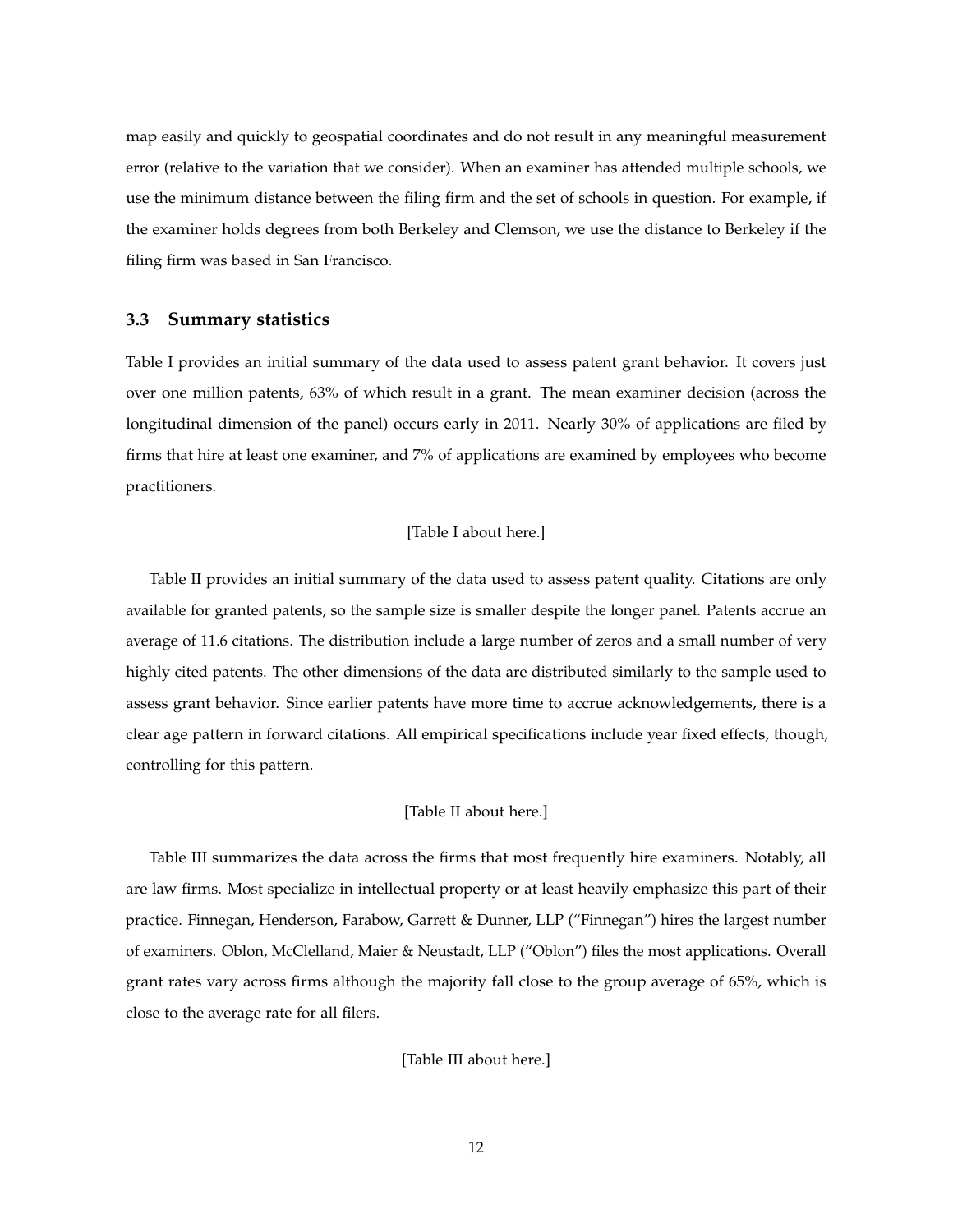Table IV describes the geographic distribution. Almost half of the examiners who become practitioners remain in the Washington metropolitan area, including cities like Alexandria, Arlington, DC, McLean, and Reston. The balance spread is throughout the country. New York City, Chicago, San Francisco, and Boston are all heavily represented. Other large and/or R&D-focused cities are represented, including Dallas, Philadelphia, Minneapolis, and San Diego. Applications are distributed similarly to hires, with some minor exceptions. For example, cities near the USPTO headquarters are slightly over-represented in terms of hiring. Cities such as Minneapolis, Houston, and Irvine are somewhat under-represented.

[Table IV about here.]

## **4 Model**

### **4.1 Conceptual framework**

We model the decision of examiner *i* to grant intellectual property protection to firm *j* is given  $by^{27}$ 

$$
y_{ij} = \theta x_{ij} + \eta_{ij} + \epsilon_{ij}.
$$
 (1)

*y* denotes the extent of protection. *x* denotes how much *i* would like to work at *j*. *θ* reflects capture in a straightforward way: *x* directly influences *y*. <sup>28</sup> If the parameter is positive, for example, then examiners are lenient on the firms for whom they would like to work. The remaining terms, *η* and *e*, reflect the degree to which the examiner believes the filer genuinely deserves intellectual property protection. They differ, though, in that *η* also determines *x* while *e* does not. *W* denotes any factors observable to the econometrician (except for  $\ell$ , described below). Without loss of generality, let  $\eta_{ij} = W_{ij}\gamma + \tilde{\eta}_{ij}$  and  $\epsilon_{ij} = W_{ij}\pi + \tilde{\epsilon}_{ij}.$ 

The presence of *η* in Equation 1 is not merely hypothetical. In most industries, regulatory agency employees who are most enthusiastic about the activities of the regulated firms are also most likely to

 $27$ We give agency to the examiners and take as given the human resources policies of the firm or customs of society, which are longer-lived entities. We remain agnostic as to whether examiners are responding to social norms or an explicit *quid quo pro*, though in this setting we find the former more likely. Also, for simplicity, we model the outcome of patent examination and abstract away from the underlying choice problem. Non-*x* terms map to, in the latent decision problem, the utility derived from accurate decisions, e.g. those that avoid censure by management. *x* maps to, in the latent decision problem, utility derived from, e.g., later working in a high paying private sector position or not violating a norm.

<sup>28</sup>We take as given that the direct effect of *x* on *y* reflects the examiner's desire to gain favor with, or at least not aggravate, a prospective employer. An ostensibly plausible alternative explanation for this relationship is that examiners draw inference about a prospective employer's quality based on the quality of their applications, which correlates with the grant rate. This seems unlikely, since examiners have immediate access to much more precise information based on all applications, including informative summary statistics like average grant rates.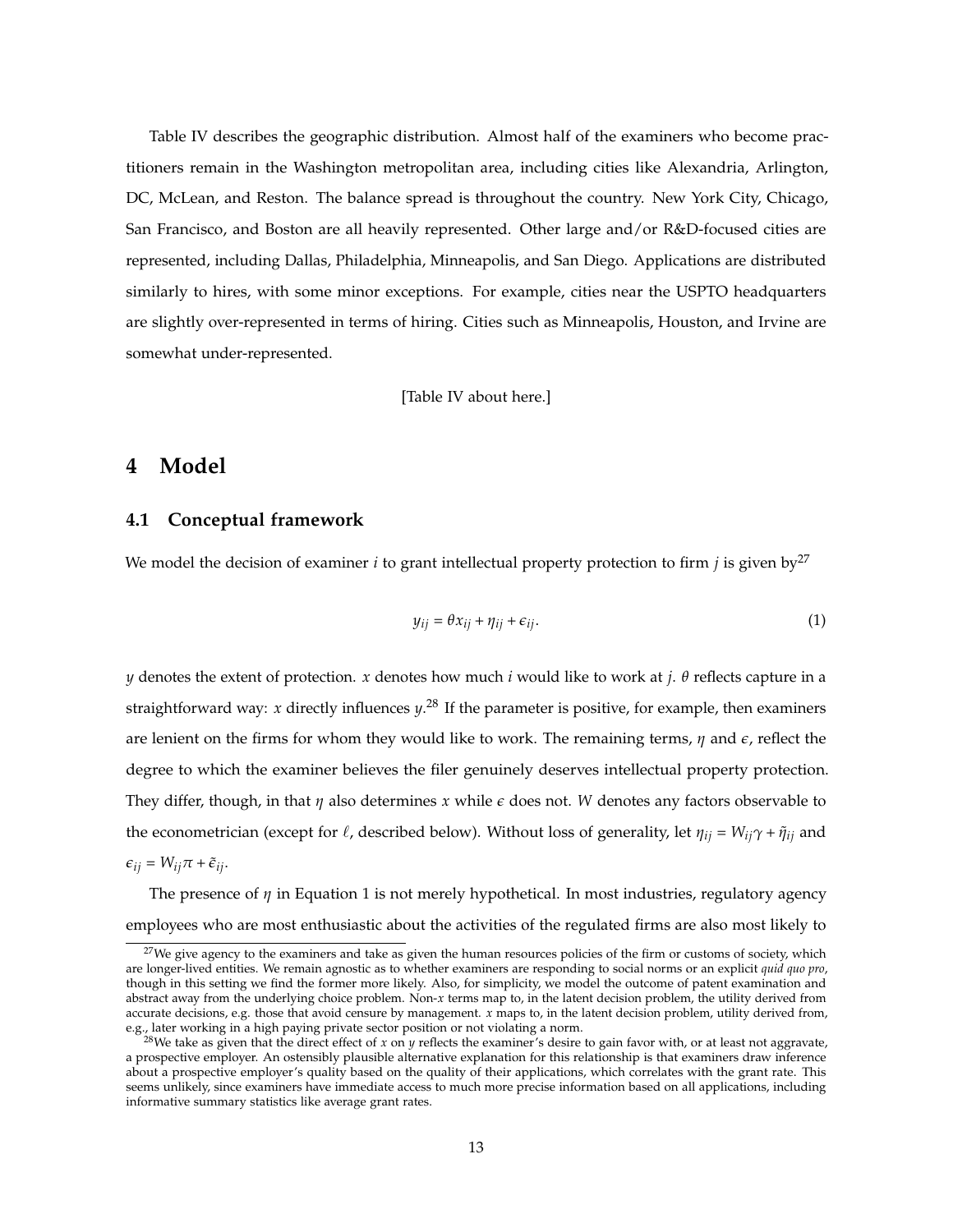seek employment at those firms. Similarly, firms that are the most skillful in attracting job applications may also be the most successful in receiving regulatory approvals. Either creates a correlation between grants and hires, even in the absence of rent-seeking behavior. A rich set of controls can mitigate this problem—examiner and firm level fixed effects, for example, will subsume both of the aforementioned relationships. Even with these controls, residual variation can create a material problem. We address these match-specific preference shocks, denoted by  $η$ , at length below.

The examiner's desire to work at a firm is given by

$$
x_{ij} = \lambda \ell_{ij} + \kappa \eta_{ij} + \nu_{ij}.
$$
 (2)

 $\ell$  reflects firm attributes that are observable to the econometrician and determine where an examiner would like to work, but that are unlikely to otherwise influence examination.  $\ell$  can be a vector or scalar and take continuous or discrete values. Since prior survey-based studies indicate that conditional on the type of work, the location of an employer is the most important attribute on which workers base their preferences [Barber and Roehling, 1993, Turban, Eyring, and Campion, 1993, Powell and Goulet, 1996], we base  $\ell$  on geography. *v* denotes other factors that influence *x* but not *y*. Without loss of generality, let  $v_{ij} = W_{ij}\mu + \tilde{v}_{ij}$ .

### **4.2 Estimating the effect on grants**

We begin by estimating a linear probability model, substituting *Grant* for *y*, so that the outcome of the examination process is binary. Since comparisons between examiners who do and do not become practitioners—or between firms that do and do not intensively hire examiners—reflect factors besides regulatory capture, we focus on whether individual examiners are especially lenient on particular firms or sets of firms. We remain agnostic as to what systematic differences across examiners and firms indicate (though this is not to say that only "within" estimates are policy relevant).<sup>29</sup>

#### **4.2.1 Initial specifications**

We first assess whether examiners are lenient on firms that later hire them. We assume that examiners apply to positions at, and ultimatley are employed by, firms for whom they most want to work.<sup>30</sup> With

<sup>&</sup>lt;sup>29</sup>Heterogeneous behavior across agency employees, for example, creates "inconsistent regulation" (in the language of Agarwal, Lucca, Seru, and Trebbi [2014]). Large inefficiencies often result. See their paper for a more in-depth discussion.

<sup>&</sup>lt;sup>30</sup> Formally, we require  $\mathbb{E}[x|W, x^* = 1]$  exceeds  $\mathbb{E}[x|W, x^* = 0]$ .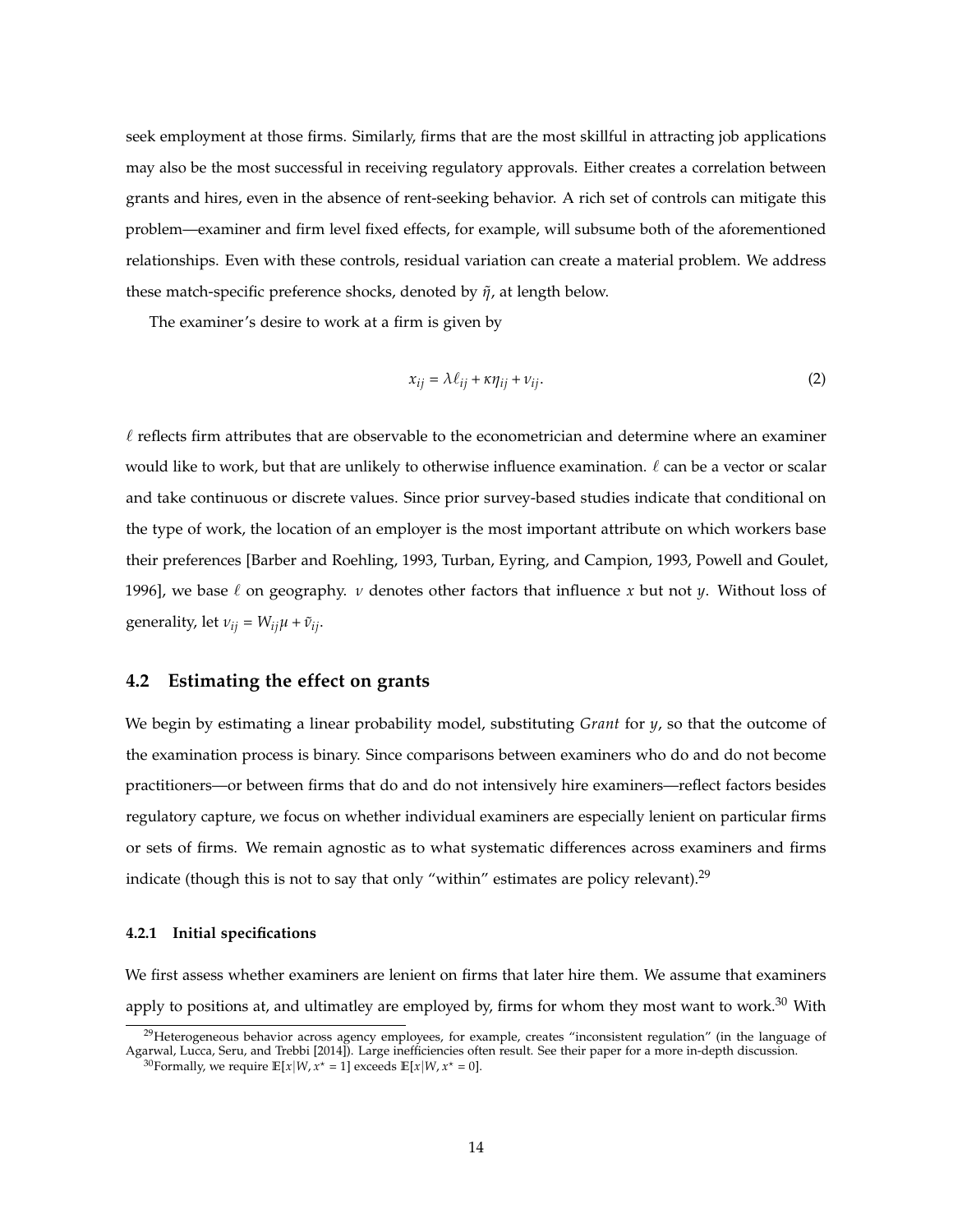time subscripts, the estimating equation is

$$
Grant_{ijt} = W_{ijt}\phi_1 + \beta_1 x_{ij}^* + \xi_{ijt},
$$
\n(3)

where  $x_{ij}^* = 1$  if *j* hires *i* and  $x_{ij}^* = 0$  otherwise.  $\beta_1$  is the parameter of interest.

Endogeneity is a potential concern.<sup>31</sup> When  $\mathbb{E}[\tilde{\eta}|W, x^* = 1]$  exceeds  $\mathbb{E}[\tilde{\eta}|W, x^* = 0]$ , non-zero variance of  $\tilde\eta$  results in  $\hat{\beta_1}>0$  even when  $\theta=0$ . In this case, the researcher infers regulatory capture when it does not occur. Aspects of our setting and research design, though, mitigate the problem. First, granular right-hand side control variables limit the scope of the confounding factors. In the main specifications below, for example, *W* comprises examiner and firm (as well as year) fixed effects. This confines the source of the endogeneity to examiner-firm match-specific preference shocks that simultaneously influence hiring and granting behavior. These shocks can be problematic if examiners are particularly enthusiastic about certain brands relative to others, though substantively all revolving door employees of the USPTO leave for law rather than R&D firms. While individuals may feel strongly about, for example, Google relative to Samsung or Nokia, they are presumably much less likely to feel strongly about, say, Foley & Lardner relative to Sughrue Mion or Fish & Richardson.<sup>32</sup> These shocks can also be a problem when examiners have idiosyncratic tastes for some types of technology over others, are exposed to a range of technologies at the USPTO, and join firms that specialize. The second of these, though, is ruled out, since examiners are administratively grouped within the USPTO by specialized "art units," each of which covers only a narrow amount of technological scope.<sup>33</sup> We believe endogeneity is not a principal concern in our setting. However, it cannot be completely ruled out on the basis of this argument alone, so it is addressed using alternate research designs below.

Reverse causality is another potential concern. We infer preferences that influence patent grant decisions from labor market outcomes, even if those outcomes are realized *after* examination decisions are made. This assumes that regulatory agency employees do not draw inference about the quality of private sector employers from the quality of their applications. If they do, then an examiner who receives, purely by chance, high quality submissions from a particular firm will be more likely to grant that firm patents as well as work there. However, law firms that hire examiners are large and well-known. A host of reputable media outlets and industry publications rank their practices by office

 $31A$  problem outside the framework presented here exists if examiners choose which applications to work on. To appear favorable, they might select easy-to-approve applications from firms for whom they would like to work. The quasi-random allocation of applications to examiners rules this out. See Footnote 7 for details.

<sup>&</sup>lt;sup>32</sup>These are three commonly-observed law firms in our sample.

<sup>33</sup>As an example, art unit 2687 examines only "the mechanical parts of disk drives for dynamic storage systems."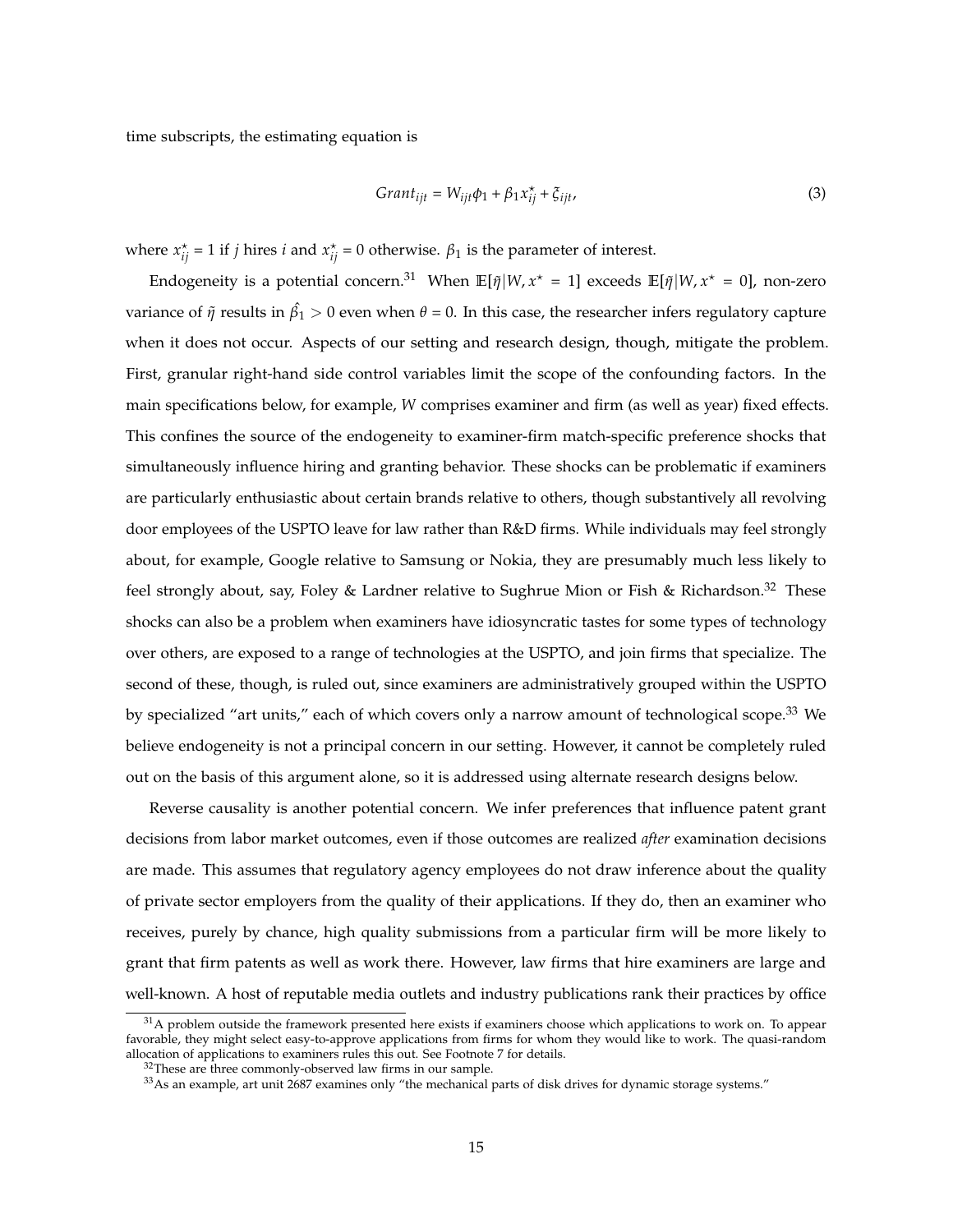location and by specialty. Again, while we believe reverse causality is not a first order concern, it cannot be ruled out on this basis alone, so it is addressed using alternate research designs below.

We then assess whether the leniency that examiners show to the firms that actually hire them extends to the firms for whom they *might have worked*. We infer the set of prospective employers from observed location choices. For example, if we compare two groups of revolving door examiners, with the first taking jobs in Chicago and the second taking jobs in New York, then we infer that Chicago was more preferable than New York for the first group relative to the second. To minimize the confounding influence of *ηijt*, we discard all observations in which the filing firm hired the examiner.

Using this approach, the estimating equation is

$$
Grant_{ijt} = W_{ijt}\phi_2 + \delta_2 \ell_{1ij}^* + \rho_2 \ell_{2ij}^* + \tau_{ijt},
$$
\n
$$
\tag{4}
$$

for observations in which  $x_{ij}^* = 0$ .  $\ell$  is a two element vector.  $\ell_{1ij}^*$  takes a value of one if *j* resides in the ZIP code in which *i* was hired and zero otherwise, and  $\ell_{2ij}^{\star}$  takes a value of one if *j* resides in the city (but not ZIP code) in which *i* was hired and zero otherwise.  $\delta_2$  and  $\rho_2$  are the parameters of interest.

Note that the threats to identification are somewhat smaller here. Examiner-firm match-specific preference shocks are no longer *per se* a problem: to bias estimates from Equation 4, *η*˜ must vary across geographic locations as well. For example, idiosyncratic tastes for Google over Samsung or for Foley & Lardner over Sughrue Mion are not on their own problematic (though idiosyncratic tastes for mobile phone patents filed in Boston rather than San Francisco still are).

#### **4.2.2 Further addressing endogeneity**

Examiner behavior intended to influence employers should be most pronounced when firms are actively hiring and subside in periods when they are not. The data indicates considerable variation along this dimension: more than three times as many examiners join private sector firms as patent practitioners in a "boom" year such as 2005 compared to a "bust" year such as 2009. Variation along this dimension, though, is plausibly unrelated to the magnitude of examiners' idiosyncratic preference shocks. As a result, we can further address endogeneity by plotting the estimated coefficients by year against measure of hiring intensity.

To do so, *Grant* is first regressed on (a) an indicator for whether the examiner was later hired as a practitioner interacted with the year, (b) an indicator for whether the filing firm hired that examiner interacted with the year, (c) year fixed effects, (d) examiner fixed effects, and (e) firm fixed effects.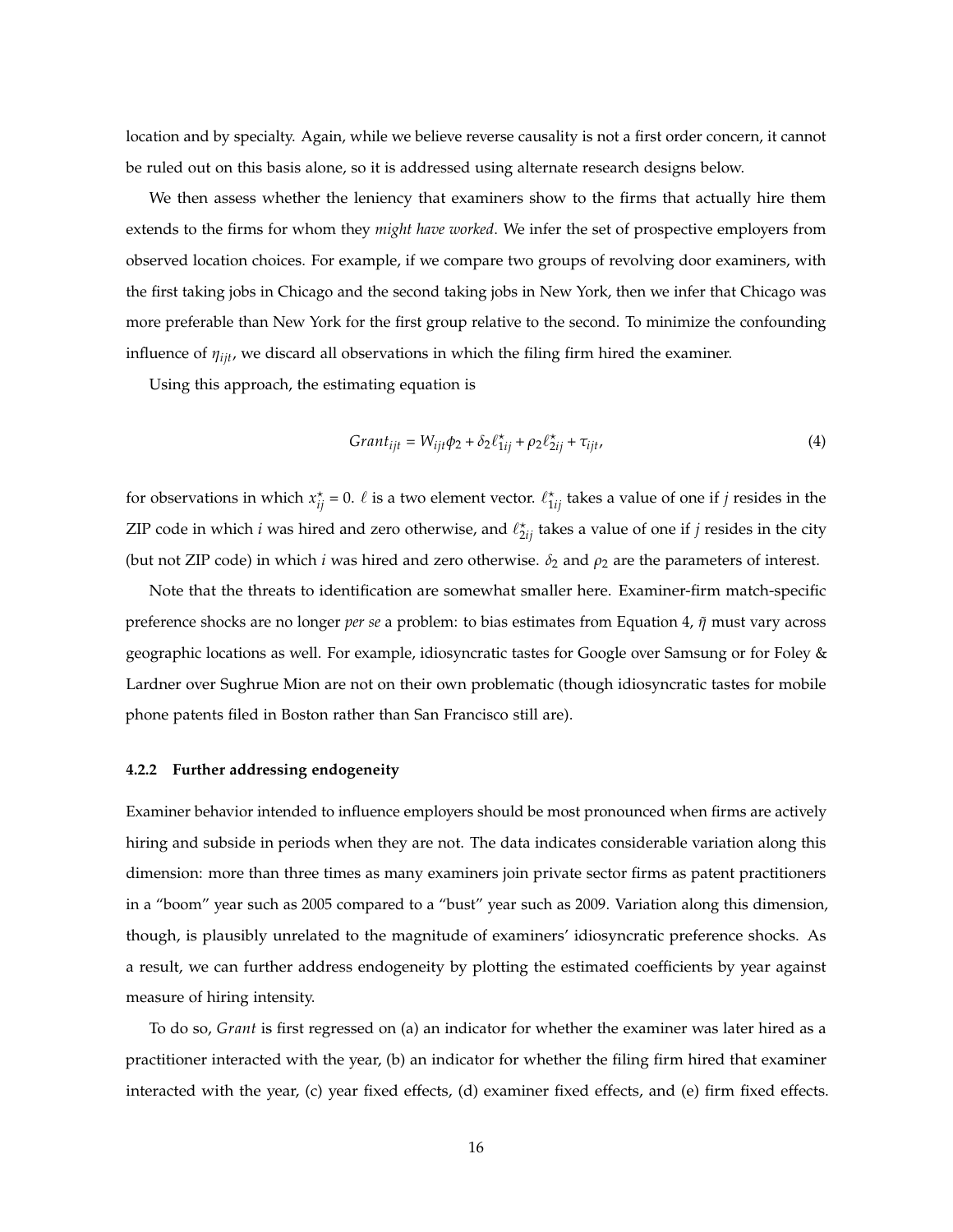We plot coefficients on terms in (b), which are year-specific, against the number of examiners hired by private sector firms in that particular year. Then, we repeat this exercise but use city-specific matches (with the appropriate sample and fixed effects adjustments). Finally, for a sense of robustness around these relationships and a broader, economy-wide measure of hiring intensity, we replicate these graphs but replace the number of examiner hires with year-over-year private sector seasonally-adjusted employment gains or losses reported by the Bureau of Labor Statistics<sup>34</sup> to similar effect.

#### **4.2.3 Further addressing reverse causality**

To correctly interpret estimates from Equations 3-4, we require that subsequent employment drives examination decisions, not the other way around. To support this interpretation, we turn to data on examiners' educational backgrounds—in particular, the location of their alma maters. As we argue immediately below, these locations provide examiner-specific observables that shift employment preferences and, critically, are realized *before* examination decisions are made.

Most examiners join the agency directly after obtaining their undergraduate or graduate degree(s). While the USPTO presented the best job opportunity upon graduation, valuable other opportunities arise after a few years of experience to examiners who would like to become practitioners. Prior surveybased studies indicate that workers prefer jobs near where they have lived and/or were educated.<sup>35</sup> In our context, this means that revolving door examiners want to work at firms that are closer, on average, to their alma maters. Moreover, if revolving door examiners exhibit leniency towards prospective employers, then they will grant more patents to firms that are closer, on average, to where they were educated. We assume that, at least as a first order approximation, the location of one's alma mater does not directly influence grant decisions, at least within the narrowly-defined type of technology that one is exposed to within the USPTO.

We first test whether examiners do, in fact, take jobs nearer to where they were educated. We then test whether revolving door examiners grant more patents to firms located near their alma maters. A positive relationship, though, raises the question of whether the results merely reflect "boosterism"—a desire to support people and firms in close geographic proximity to their school for reasons that have

<sup>34</sup>US Dept. of Labor, Bureau of Labor Statistics. "Current employment survey." http://www.bls.gov (retrieved July 29, 2017). <sup>35</sup>Boyd, Lankford, Loeb, and Wyckoff [2005] shows that most public school teachers take a job close to their hometowns or their alma mater, and Reininger [2012] shows this extends to college graduates more generally. A survey in Richardson [1966] states that the preference among University of North Carolina graduates to stay in the Raleigh-Durham area may reflect a desire to preserve "the Southern way of life." We are agnostic, though, as to precisely what drives the relationship. Proximity to family and friends is one likely explanation, especially considering that many examiners attend public colleges, so their alma maters is likely to be in the same state as where they grew up. (On this last point, see, e.g., http://www.collegexpress.com/lists/list/percentageof-out-of-state-students-at-public-universities/360/ (retrieved January 2, 2017)).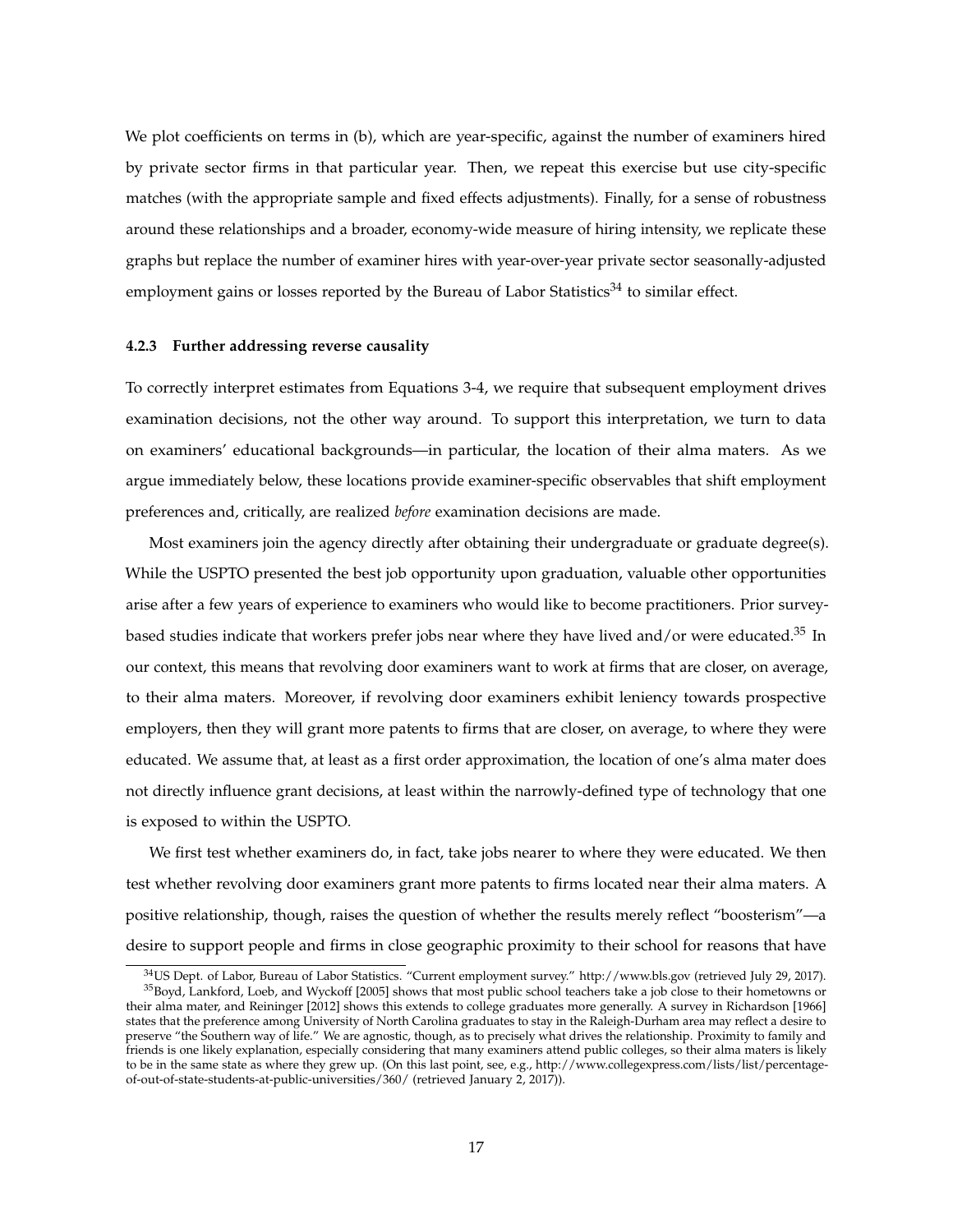nothing to do with gaining favor among prospective employers. To assess this concern, we separately test whether the same relationship exists for non-revolving door examiners, i.e. employees who did not join private sector firms as practitioners. This test mitigates the boosterism concern if the positive relationship exists only for revolving door examiners.

### **4.3 Estimating the effects on patent quality**

We also study whether this leniency results in lower quality patents. Applications affected by capture face lower thresholds to receive grants. If  $\theta > 0$ , then for the subset of applications that do result in grants, those affected by capture will be of systematically lower quality, which we measure in forward citations.

The estimating equations for the linear models are given by

$$
Cites_{ijt} = W_{ijt}\phi_3 + \beta_3 x_{ij}^* + \psi_{ijt}
$$
\n(5)

and

$$
Cites_{ijt} = W_{ijt}\phi_4 + \delta_4 \ell_{1ij}^* + \rho_4 \ell_{2ij}^* + \varepsilon_{ijt},\tag{6}
$$

where, in the case of Equation 6, we restrict to  $(i, j, t)$  observations such that  $x_{ij}^* = 0$ . The parameters of interest are *β*3, *δ*4, and *ρ*4. We also estimate negative binomial and quasi-maximum likelihood Poisson models, the later of which better address the count nature of the data [Wooldridge, 1999, Rysman and Simcoe, 2008, Bertanha and Moser, 2016]. (Note that if the parameters of interest are negative, then these specifications also further minimize concerns over reverse causality, which were raised above.)

## **5 Effects on patent grants**

### **5.1 Do examiners favor their future employers?**

Table V reports the estimates of Equation 3. These assess whether revolving door examiners are especially lenient on their future employers and, when the specification allows, assess whether revolving door examiners are more lenient overall. *Grant* is regressed on indicator for whether the filing firm subsequently hired the examiner and, in columns 1-2, an indicator for whether the examiner became a practitioner. Columns 1-2 include fixed effects to control for the type of technology, while columns 3-4 include examiner fixed effects. In this and later tables, increasing the number of fixed effects forces us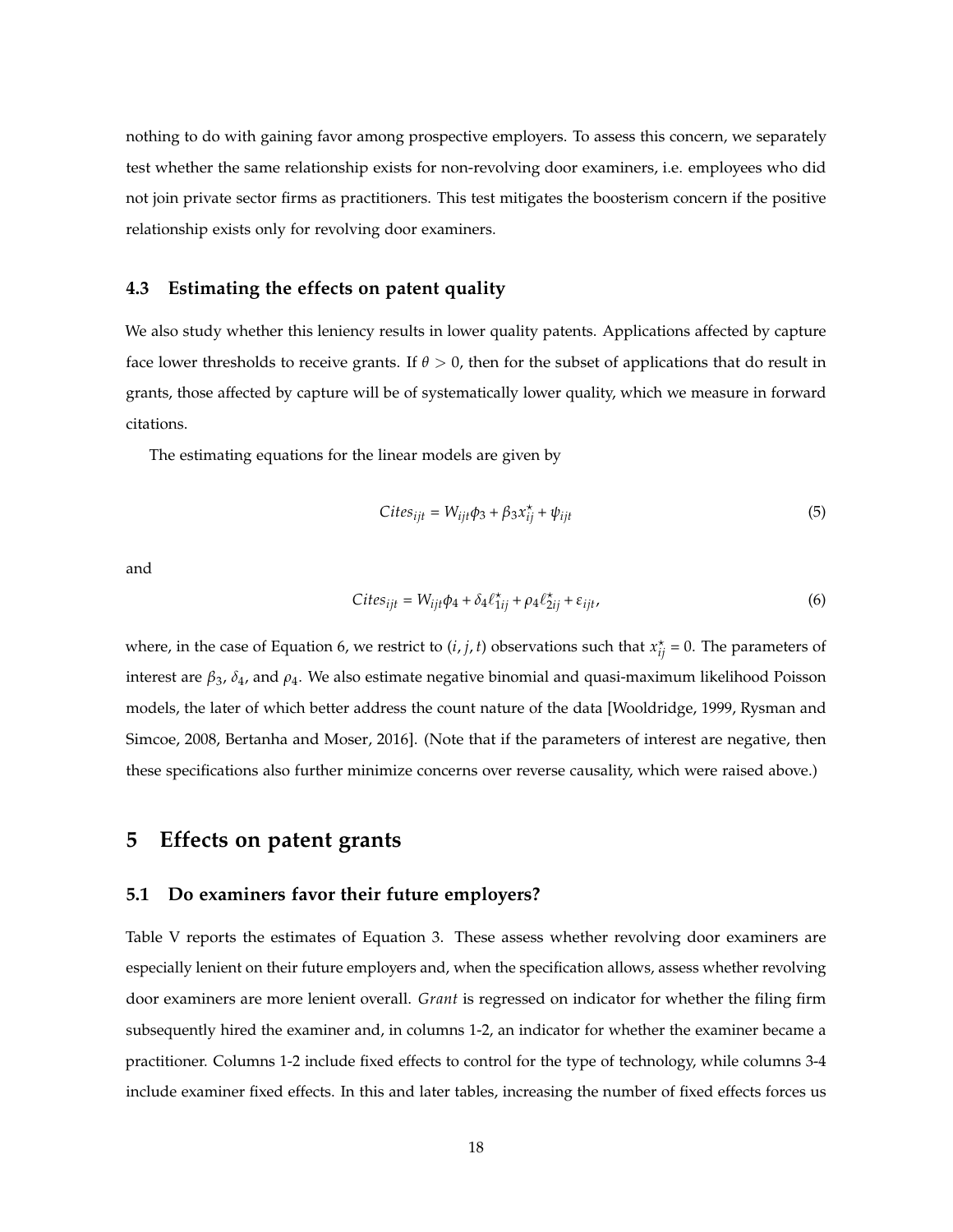to drop a very small number of observations—always less than 1% of the sample. Columns 2 and 4 include firm fixed effects whereas 1 and 3 do not. All columns include fixed effects for the calendar year.

#### [Table V about here.]

Revolving door examiners grant about 12.6-17.6% (8.5-11.9 percentage points) more patents to firms that subsequently hire them relative to those that do not. Including firm fixed effects has almost no impact, while including (the large number of) examiner fixed effects attenuates the estimates by one-quarter. All specifications yield coefficients that are significant at the 5% level or less. These results provide an initial indication that examiners are lenient on firms from whom they expect to later ask for a job.

Revolving door examiners also grant 7.1-7.4% (4.4-4.6 percentage points) more patents overall. For firms fortunate enough to have their applications routed to a revolving door examiner who they will later hire, the first and second row coefficients are added; the probability of receiving a patent increases by one-quarter. We are reluctant to interpret much, if any, of what appears in the second row as proof of capture. Nonetheless, the combined size of the coefficients means that filers face "inconsistent regulation."

### **5.2 Do examiners favor prospective employers as well?**

We now turn to Table VI, which reports estimates of Equation 4. These assess whether examiners are more lenient on prospective employers. The layout of Table VI is analogous to that of Table V, except that the analysis here is across locations rather than across firms. Thus, whereas *Grant* was previously regressed on an indicator for whether the firm filing the application later hired the examiner, here it is regressed on an indicator for whether the filing firm is in the same city or ZIP code as the as the firm that hired the examiner. City fixed effects replace firm fixed effects. All observations in which the filing firm later hired the examiner are dropped. This limits the ability of the examiner-firm match-specific preferences that affect both granting and hiring to drive the results.

### [Table VI about here.]

Table VI shows that half or more of the leniency that revolving door examiners extend to the firms that hire them is also extended to, on average, all other firms in the area as well. The final column, for example, which includes both examiner and city fixed effects, reports that revolving door examiners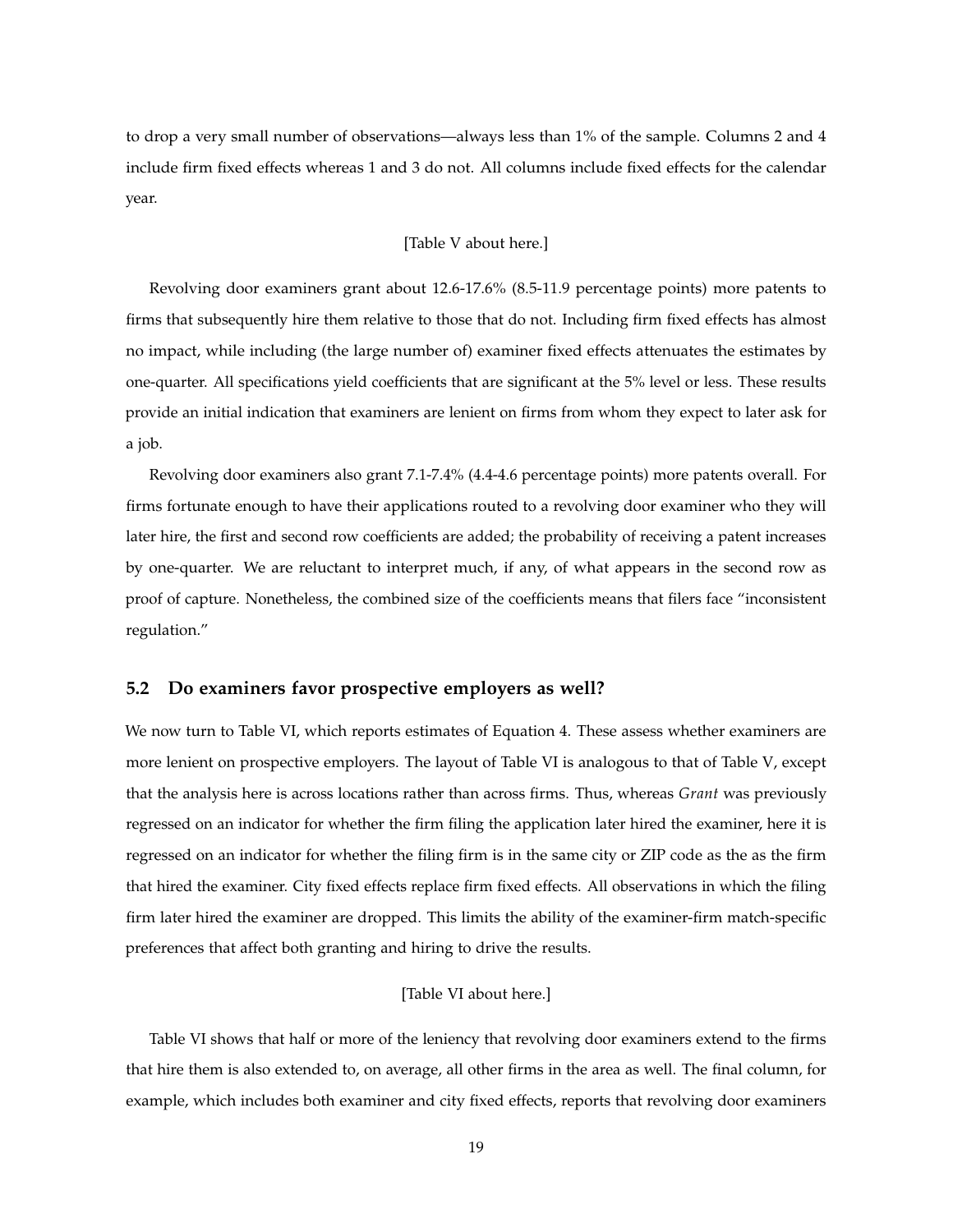grant 7.4% (5.0 percentage points) more patents to firms in the same ZIP code as the firm that hired them. They also grant 3.5% (2.3 percentage points) more patents to firms in the same city (but not ZIP code) as the firm that hired them. The coefficient on the indicator for whether the examiner became a practitioner is virtually unchanged from the prior table.

### **5.3 Robustness to sample restrictions**

Many filings are submitted by firms that never hire an examiner. Large, specialized intellectual property law firms are more likely to be among those hiring. A potential confounding factor in this analysis arises because revolving door examiners may be particularly enthusiastic about the inventions on which hiring firms' applications are based, even conditional on the type of technology. Columns 1-2 of Table VII address this concern. They replicate columns 2 and 4 of Table V but restrict the sample to firms that hired at least one examiner. This cuts the sample size by about seventy percent. If the results of Table V are merely driven by the fact that revolving door examiners are drawn to the work of firms who are likely to hire, then the coefficients in the second row of Table VII will be much lower than those found in Table V. However, the overall magnitude and precision are essentially the same. This suggests the aforementioned concern is second order.

#### [Table VII about here.]

The geographic distribution of applications gives rise to a similar concern. Cities may produce fundamentally different types of technology, even within the narrowly-defined scope of an art unit, and revolving door examiners may be especially enthusiastic about the specific kind of technology coming from cities that are otherwise the most likely to hire an examiner. Columns 3-4 of Table VII address this concern. They replicate columns 2 and 4 of Table V but restrict the sample to cities in which at least one examiner was hired. This cuts the sample size by about forty percent but results in estimates that are very close to those reported in the earlier table.

### **5.4 Are examiners more lenient when firms are actively hiring?**

Figure I reports the results of the first exercise described in Section 4.2.2. Here we plot the coefficients of interest, by year, against the number of examiners hired as patent practitioners in that year. The top graph reports firm-specific results, while the bottom graph reports city-specific results. The figure shows that regardless of which set of results one considers, the effects are most pronounced when private sector hiring is robust.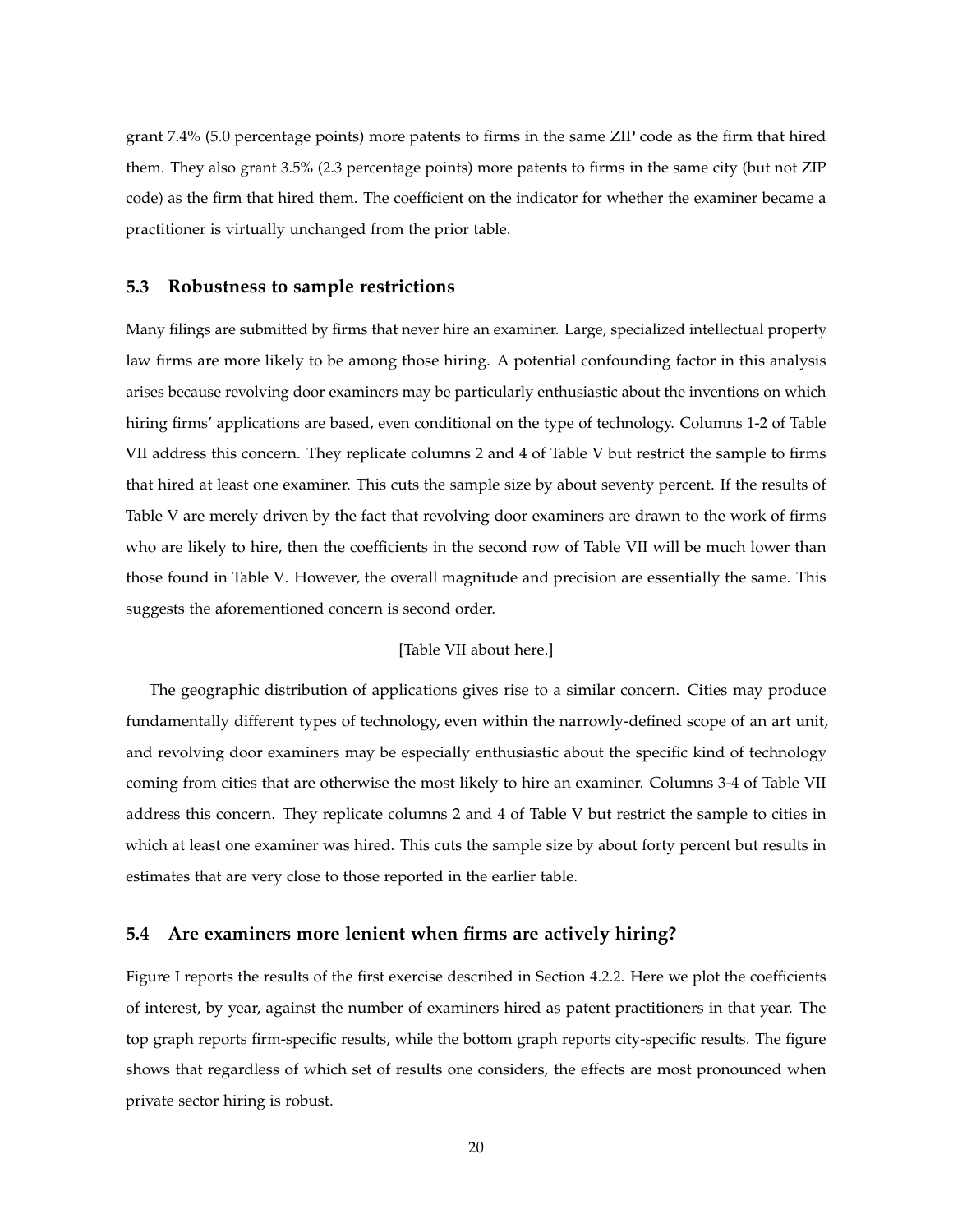### [Figure I about here.]

Figure II then reports the results from the second exercise described in Section 4.2.2. Here we further assess the relationship by plotting the coefficients of interest, by year, against year-over-year private sector seasonally-adjusted employment gains or losses.<sup>36</sup> These provide a broader, economy-wide measure of hiring intensity. In the years suffering either weak gains or even losses, firm-based estimates average out to 7.4 percentage points and the city-based estimates average out to only 1.4 percentage points. In the years afforded strong gains, however, these numbers are two and three times as large, respectively. The firm-based estimates average out to almost 16 percentage points, and the city-based estimates average out to around 5.2 percentage points.

[Figure II about here.]

### **5.5 Are examiners more lenient on firms near prior residences?**

We now turn to the specifications described in Section 4.2.3. We first assess whether the location of revolving door examiners' alma maters does, in fact, predict the location of the firm that subsequently hires them. Figure III establishes this connection. To maintain continuity with subsequent results, the unit of observation is the application. The x-axis measures the distance between the filing firm and the examiner's alma mater, while the y-axis measures the distance between the filing firm and the examiner's subsequent employer.

### [Figure III about here.]

The unambiguously positive relationship indicates that, holding fixed the filing firm, a revolving door examiner that was educated nearby is likely to join a firm that is nearby. This is consistent with revolving door examimers who apply to and accept offers from firms that are, for example, in close proximity to family and friends or in a city with which they are already familiar. Moreover, as the Appendix shows, these results are highly robust to instead considering raw (unresidualized) or winsorized distances, the latter of which account for a small number of Hawaiian schools and firms in the data.

Given the relationship evidenced by Figure III, we next test whether examiners grant more patents to firms near their school. Column 1 of Table VIII indicates this is so. *Grant* is decreasing in the distance

<sup>36</sup>BLS-reported economy-wide employment changes are perhaps not a perfect proxy for the private sector demand for examiners but should provide a good first-order approximation. For example, the left-most three x-axis values correspond to the Great Recession and tail end of the Dotcom crash. They are also preferable to taking sharp cuts of the employment data based on subjective calls.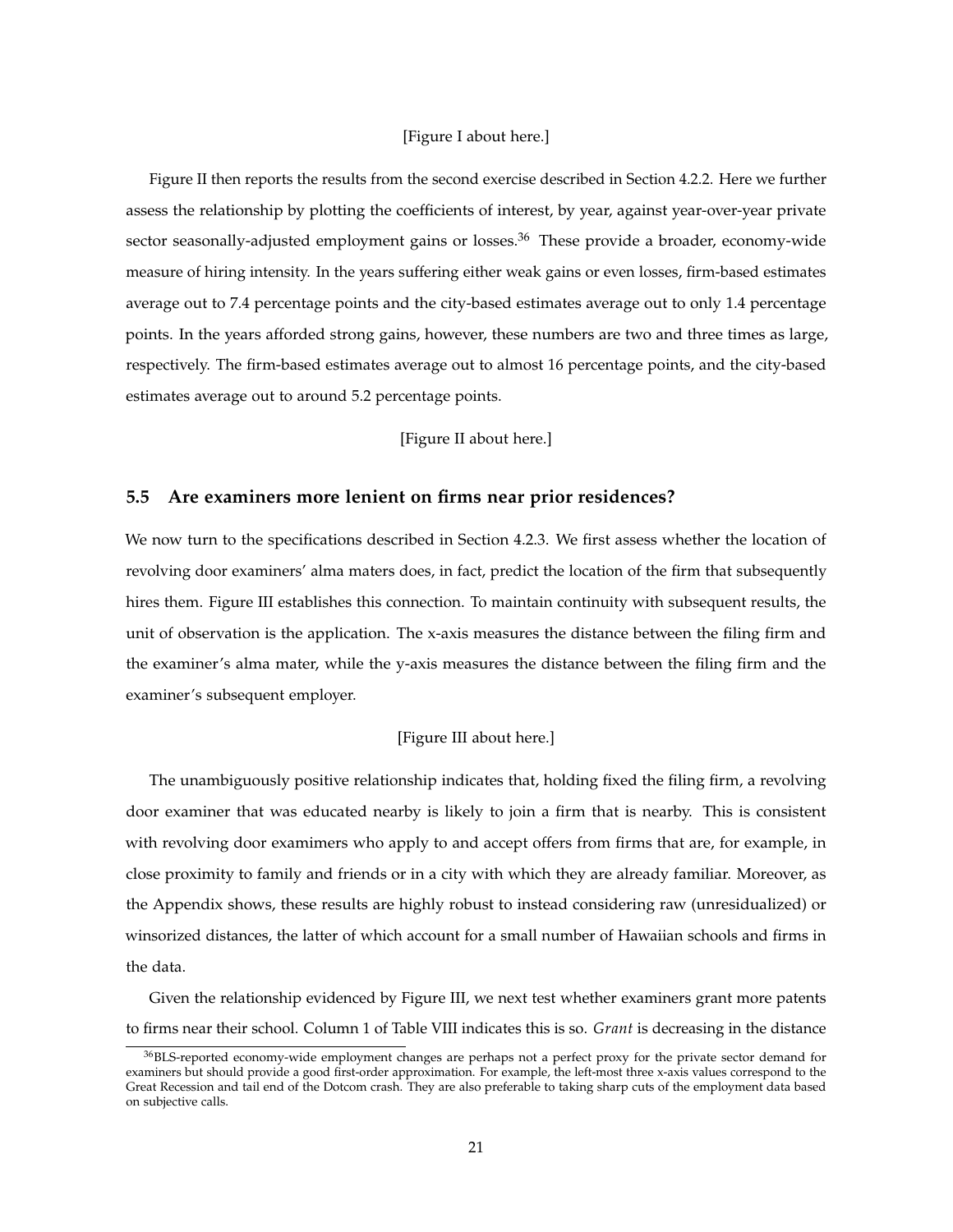between the filing firm and revolving door examiners' alma mater. Fixed effects at the examiner, city, and year level address concerns discussed in the main specifications above.

### [Table VIII about here.]

One alternate explanation for this pattern is "boosterism," a mere desire to support people and firms in close proximity to one's school. To assess this, we incorporate educational information related to non-revolving door examiners. If boosterism rather than regulatory capture drives the relationship evidenced in Column 1 of Table VIII, then *Grant* will be decreasing in the distance between the filing firm and a *non-*revolving door examiners' alma mater as well. Column 2 indicates this is not so. The coefficient on the revolving door examiners' firm-to-school distance is negative and significant at under a 5% level, i.e. it remains virtually unchanged from the prior specification. The coefficients on the non-revolving door examiners' firm-school distance, though, is less than one-sixth as large, positive, and not statistically different from zero.

To ensure that that the small number of Hawaii-based schools and/or firms do not drive these results, we replicate the results in Columns 1 and 2 in Columns 3 and 4 but first winsorize the top 1% of the values. The size and precision of the estimates are effectively unchagned.

### **5.6 Impact on the intensive margin**

Thus far we have considered only the extensive margin of intellectual property protection, i.e. whether an application resulted in a grant. Examiners also influence the scope of what the patent protects. The USPTO Office of Chief Economist proposes two simple measures for scope: the length of the shortest independent claim and the number of independent claims [Marco, Sarnoff, and deGrazia, 2016]. During patent prosecution, strict examination equates to adding qualifying language to the broadest claim, thereby lengthening it, and to removing claims altogether. Lenient examination does not. While the study of patent scope is undoubtedly important to understanding intellectual property protection [Freilich, 2016, Kuhn, 2016], our discussion here is brief. On the one hand, the currently-available claims data from the USPTO supports previous findings in this paper—the estimates are signed in the direction of regulatory capture, with economically meaningful magnitudes and in most cases statistical significance, as described below. On the other hand, the first release of the claims data contains parsing errors. The underlying text comprises millions of claims with technical symbols and non-standard characters, so fully automated parsing is very difficult and manual correction is unfeasible. However, minor errors result in large skew in the outcome measures. For this reason,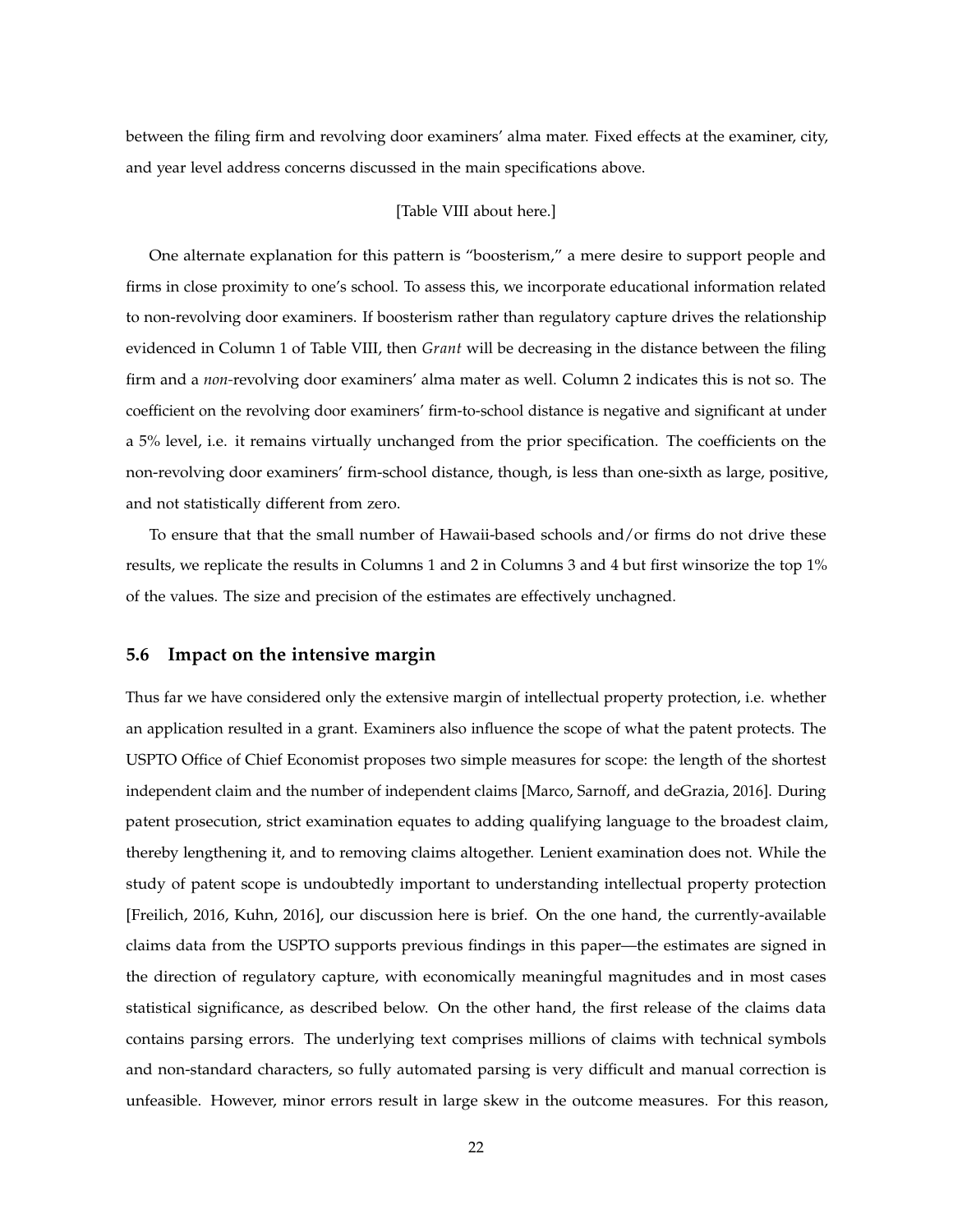we summarize our claims-related findings here, leaving the accompanying tables and more detailed discussion to the Appendix.

The claims data comprises  $457,000$  applications that result in grants.<sup>37</sup> The difference in the length of the shortest claim between the filed application and the published grant provides one measure of narrowing scope. On average, patent prosecution increases the shortest claim by about 65 words. In cases where the filing firm later hires the examiner, however, 11.5 to 13.9 fewer words are added. In cases where the filing firm resides in a ZIP code as the hiring firm (but is not the hiring firm), 4.7 to 8.5 fewer words are added. If we study firms in the same city (but outside the ZIP code), 0.2 to 4.2 fewer words are added. The ranges given span specifications where raw, 2.5% winsorized, and 5% winsorized differences are used on the left-hand side. All include year and examiner fixed effects as well as either firm or city fixed effects (depending on the specification).

The difference in the number of independent claims between the filed application and the published grant provide the other measure of narrowing scope. On average, patent prosecution removes 2.1 independent claims. In cases where the filing firm later hires the examiner, however, 0.4 to 1.4 fewer claims are removed. In cases where the filing firm resides in a ZIP code as the hiring firm (but is not the hiring firm), 0.3 to 1.1 fewer claims are removed. If we study firms in the same city (but outside the ZIP code), 0.1 to 0.3 fewer claims are removed.

## **6 Effects on patent quality**

We now turn to the question of whether this leniency translates into lower quality grants, which we assess using citation counts. Table IX reports the estimates of Equations 5 and 6 on these outcomes, respectively. The negative binomial, quasi-maximum likelihood Poisson, and linear model estimates appear in columns 1-2, 3-4, and 5-8, respectively. Each specification includes year fixed effects and includes either firm or city fixed effects. The non-linear specifications include examiner level controls, while the linear specifications include either examiner level controls or examiner fixed effects.<sup>38</sup>

### [Table IX about here.]

<sup>&</sup>lt;sup>37</sup>Summary statistics and estimates will differ slightly from the prior version of the paper, primarily due to our correcting for cancelled claims. See Appendix 3 for more details.

<sup>&</sup>lt;sup>38</sup>The non-linear models rendered optimization of a very large number of fixed effects infeasible. The proximity of the linear model coefficients—estimated with and without examiner fixed effects—gave us confidence, however, that the non-linear model estimates, were we able to estimate them, would not stray too far from the those that appear in the first four columns. This also forced us to use *Technology center* rather than *Patent class* fixed effects. For the sake of comparability, we used *Technology center* fixed effects in the final four here columns as well. In the Appendix, we re-estimate the linear model using *Patent class* fixed effects and show that the coefficients differ very little—typically by 5-10% and at most by 30%. This, again, gave us confidence that the non-linear estimates are insensitive to the modeling choice.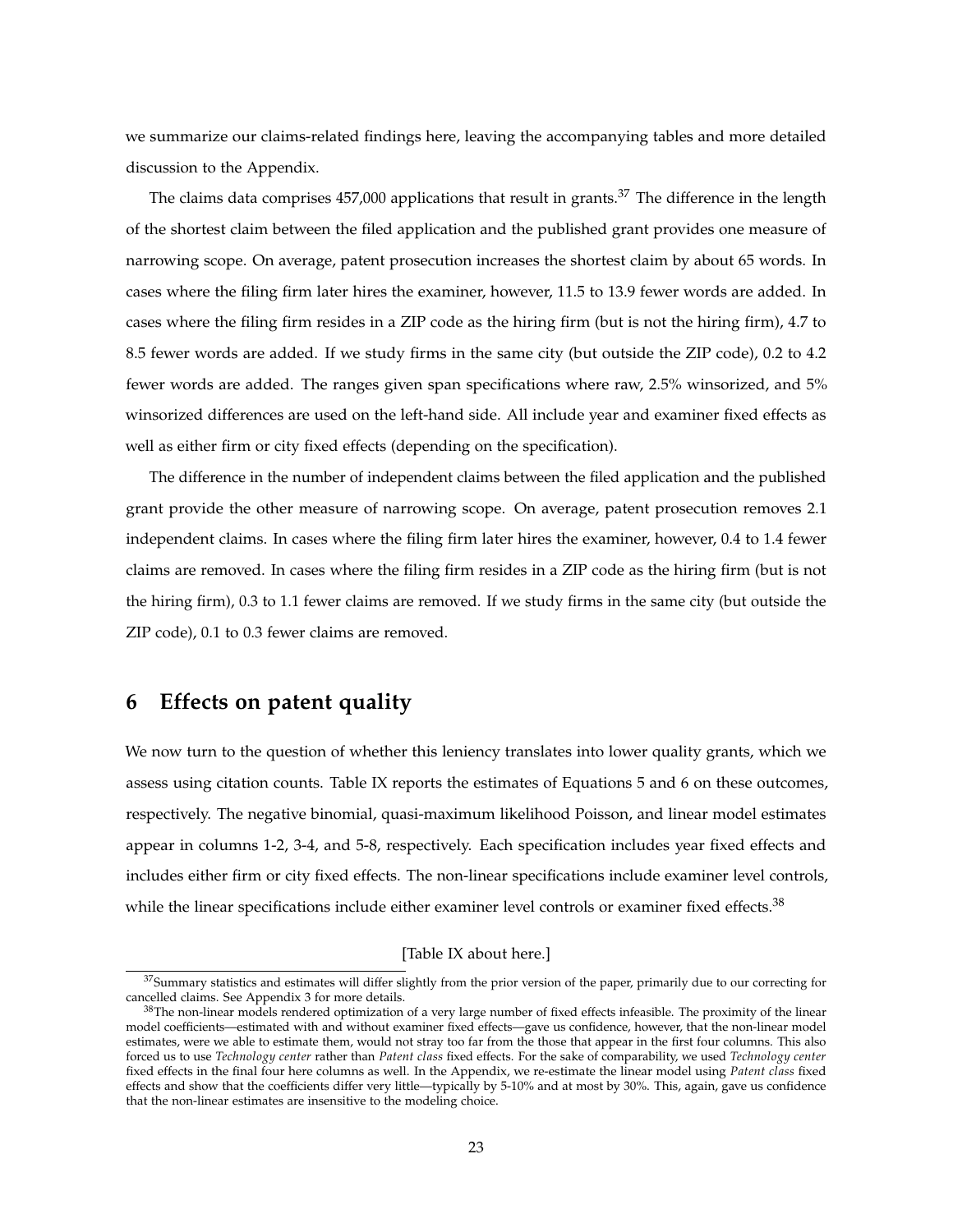Across all specifications we see that the patents awarded by revolving door examiners to their future and prospective employers receive many fewer citations—i.e. are of much lower quality—than the others they grant. To be precise, patents awarded to future employers receive 21-27% fewer citations, while those awarded to firms in the same ZIP code and city as the future employer receive 6-8% and 6-11% fewer. The linear model provides similar size effects.<sup>39</sup> Also across specifications, we see that the absolute value of the coefficients on the indicator for whether the filing firm hired the examiner are roughly twice as large as the coefficients on the indicators based on close proximity to the hiring firm, which squares with earlier findings related to grant behavior.

A final feature of the table that deserves discussion are the positive coefficients estimated on the indicator for revolving door examiners. These imply that patents granted by revolving door examiners receive roughly 6-9% more citations relative to those granted by their colleagues. This figure is much smaller in nearly all cases (in absolute value terms) than any of the coefficients on the variables we relate to capture, i.e. the indicators for whether a filing firm hired the revolving door examiner or was in close proximity to the one who did. One way to interpret this result is that revolving door examiners make higher quality grant decisions overall, except on patents related to future or prospective employers. Kempf [2015] reaches an analogous conclusion, albeit in a different, private sector setting. We are reluctant to infer too much from mean differences across examiners, although this finding should give regulators pause when contemplating policies that would restrict *ex post* employment options.

## **7 Conclusion**

Many regulatory agency employee decisions affect firms for whom these employees hope to subsequently work. Societal norms, tacit collusion, or explicit agreements may pressure them to "go easy" on their prospective employers, creating a conflict of interest for individuals tasked with protection of the public interest and impartial supervision of economic activity. As a result, understanding the revolving door phenomenon and its effects is an important theoretical and empirical matter. Moreover, policymakers have expressed and exhibited some willingness to address this problem.<sup>40</sup>

 $39$ Revolving door examiners are present in greater proportions in the beginning of the panel relative to the end, and forward citations are increasing in the amount of time that has passed since the patent was granted. Hence, for revolving door examiners, a given within-examiner percent increase or decrease in citations will equate to, in absolute value terms, a larger level change than it would were revolving door examiners evenly dispersed across the longitudinal dimension of the panel. Thus, the coefficients reported in columns 5-8 appear large relative to the mean number of citations reported in Table II but are, in fact, consistent with the coefficients reported in columns 1-4.

<sup>40</sup>For example, 2007 legislation increased "cooling off" period—the length of time one must wait after leaving the government sector before one can begin lobbying—for members of Congress and their senior staff. In 2009, President Obama doubled the cooling off period for many senior officials in the executive branch. Separately, in 2013, the Securities and Exchange Commission eliminated loopholes that exempted senior officials from post-employment restrictions.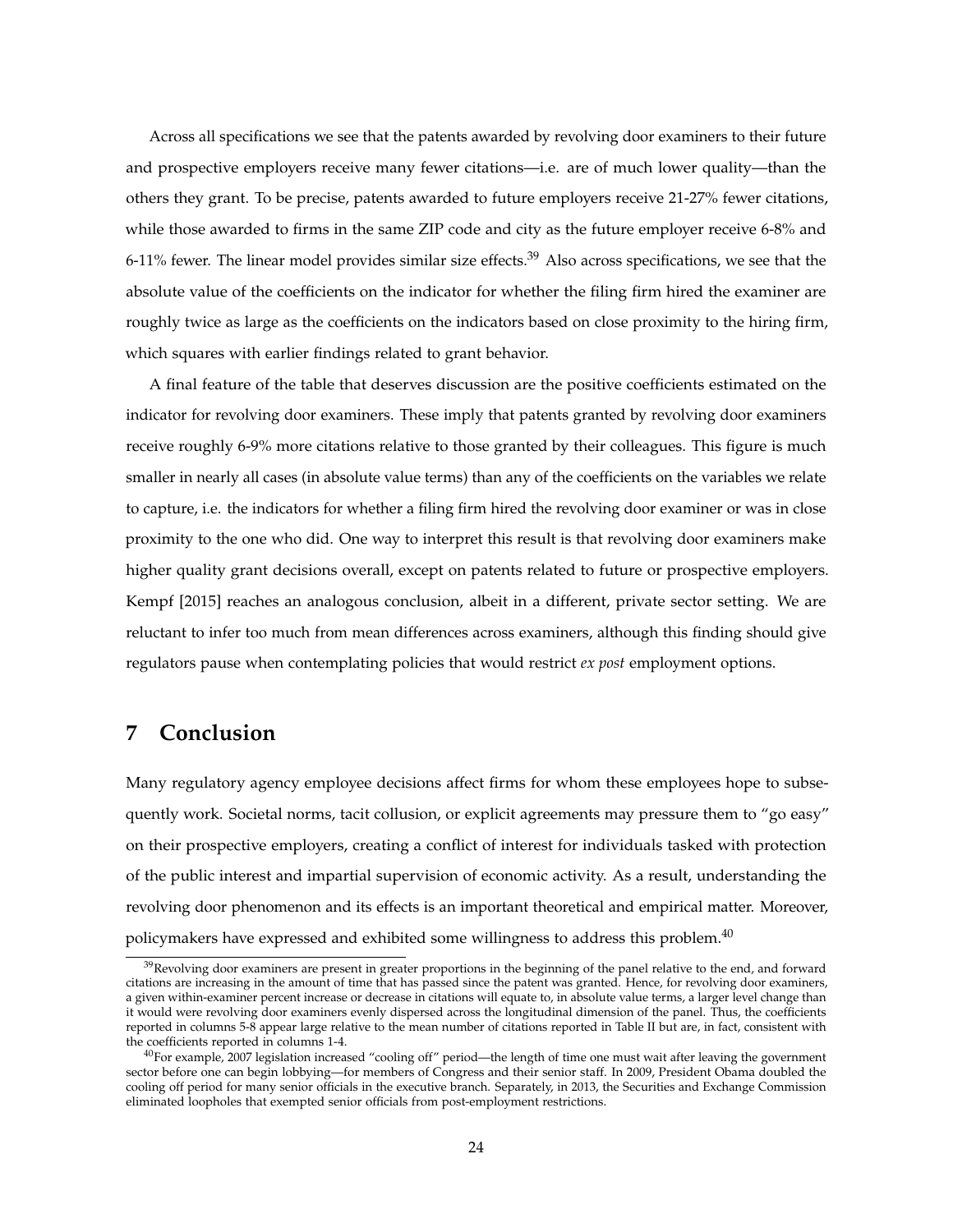Data from the US Patent and Trademark Office provide insight into the process. Many agency employees join the very firms whose patent applications they previously examined, and appear to treat the applications from these firms differently, e.g. by granting them more patents than they grant to other firms. This alone is not proof of rent-seeking behavior, although we argue that the preponderance of other evidence here points towards regulatory capture. For example, the relationship is robust to our treatment of examiner- and firm-specific unobservable attributes, extends to prospective employers, tends to abate in periods when firms are not hiring, and mirrors other measures of regulatory leniency that are on the intensive margin. Policy changes—for example, varying the level of agency compensation, monitoring, or post-employment restrictions—can have unintended consequences, so these results on their own cannot advocate for one specific policy over another. However, we hope they compel additional research in this area.

## **References**

- Sumit Agarwal, David Lucca, Amit Seru, and Francesco Trebbi. Inconsistent regulators: Evidence from banking. The Quarterly Journal of Economics, 129(2):889–938, 2014.
- Juan Alcacer and Michelle Gittelman. Patent citations as a measure of knowledge flows: The influence of examiner citations. The Review of Economics and Statistics, 88(4):774–779, 2006.
- Alison E Barber and Mark V Roehling. Job postings and the decision to interview: A verbal protocol analysis. Journal of Applied Psychology, 78(5):845, 1993.
- Marinho Bertanha and Petra Moser. Spatial errors in count data regressions. Journal of Econometric Methods, 5(1):49–69, 2016.
- Marianne Bertrand, Matilde Bombardini, and Francesco Trebbi. Is it whom you know or what you know? an empirical assessment of the lobbying process. The American Economic Review, 104(12): 3885–3920, 2014.
- Donald Boyd, Hamilton Lankford, Susanna Loeb, and James Wyckoff. The draw of home: How teachers' preferences for proximity disadvantage urban schools. Journal of Policy Analysis and Management, 24(1):113–132, 2005.
- Stephen G Breyer and Richard B Stewart. Administrative law and regulatory policy. Aspen Publishers, 1979.
- Eric Budish, Benjamin N Roin, and Heidi Williams. Do firms underinvest in long-term research? evidence from cancer clinical trials. The American Economic Review, 105(7):2044–2085, 2015.
- Iain M Cockburn, Samuel Kortum, and Scott Stern. Are all patent examiners equal? the impact of examiner characteristics. NBER Working Paper No. 8980, 2002.
- Jess Cornaggia, Kimberly J Cornaggia, and Han Xia. Revolving doors on Wall Street. Journal of Financial Economics, 120(2):400–419, 2016.
- Ed deHaan, Simi Kedia, Kevin Koh, and Shivaram Rajgopal. The revolving door and the SEC's enforcement outcomes: Initial evidence from civil litigation. Journal of Accounting and Economics, 60(2):65–96, 2015.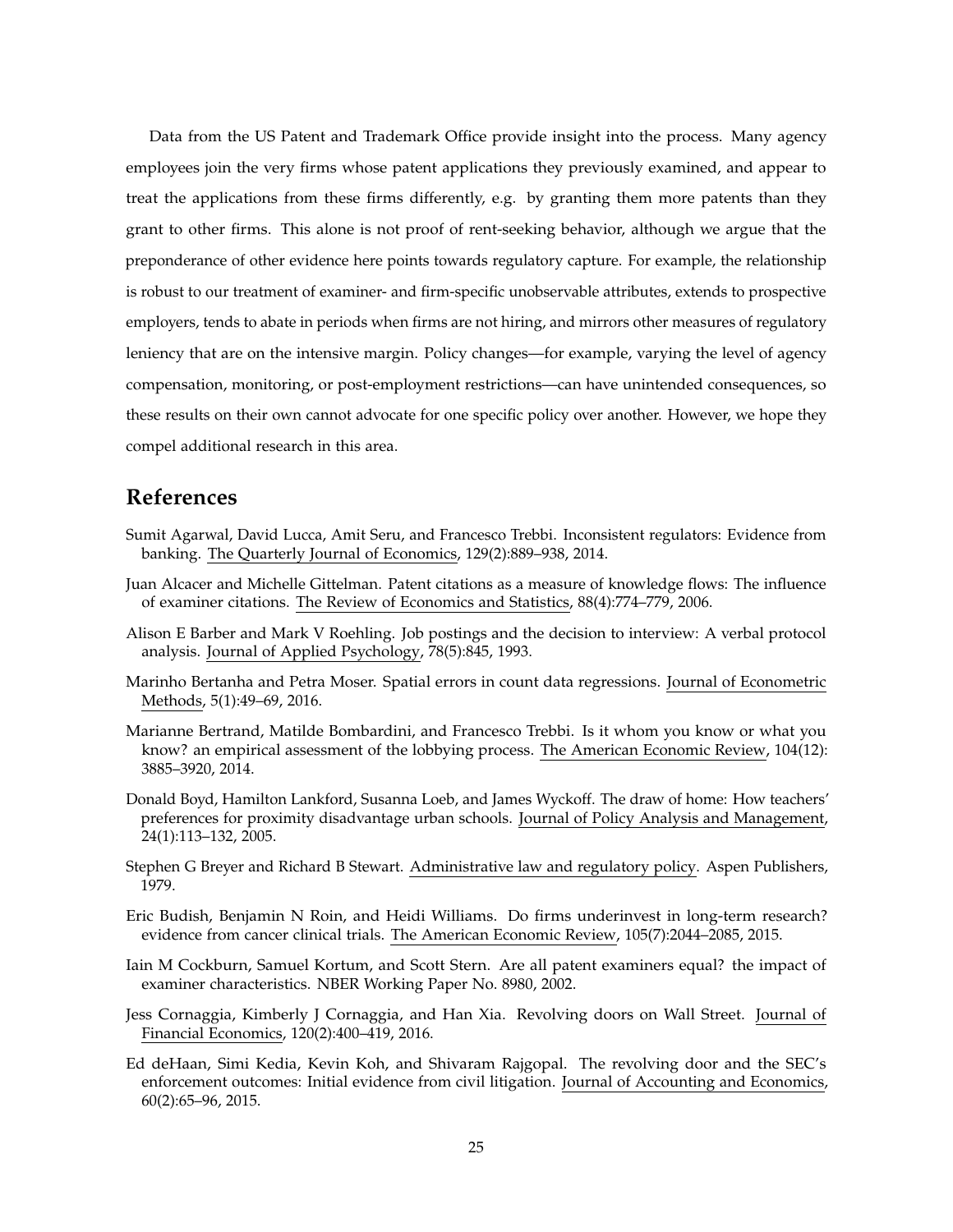- Joan Farre-Mensa, Deepak Hegde, and Alexander Ljungqvist. What is a patent worth? evidence from the u.s. patent "lottery". 2017.
- Michael D. Frakes and Melissa F. Wasserman. Is the time allocated to review patent applications inducing examiners to grant invalid patents?: Evidence from micro-level application data. Review of Economics and Statistics, (forthcoming), 2016a.
- Michael D. Frakes and Melissa F. Wasserman. Procrastination in the Workplace: Evidence from the US Patent Office. 2016b.
- Janet Freilich. Pushing patent boundaries: An empirical assessment of how patent trolls and other litigants use patent scope. 2016. Working paper.
- Alberto Galasso and Mark Schankerman. Patents and cumulative innovation: Causal evidence from the courts. The Quarterly Journal of Economics, 130(1):317–369, 2015.
- Stuart J. H. Graham, Alan C. Marco, and Richard Miller. The USPTO Patent Examination Research Dataset: A Window on the Process of Patent Examination. 2015.
- Adam B. Jaffe and Josh Lerner. Innovation and Its Discontents: How Our Broken Patent System Is Endangering Innovation and Progress, and What to Do about It. Princeton University Press, Princeton, NJ, 2004.
- Elisabeth Kempf. The job rating game: The effects of revolving doors on analyst incentives. 2015. Working paper.
- Pat Kline, Neviana Petkova, Heidi Williams, and Owen Zidar. Quasi-experimental estimates of rent-sharing: Evidence from administrative tax data. 2016.
- Jeffrey M. Kuhn. Property rights and frictions in the sale of patents. 2016. Working paper.
- Jean-Jacques Laffont and Jean Tirole. The politics of government decision-making: A theory of regulatory capture. The Quarterly Journal of Economics, pages 1089–1127, 1991.
- Mark A Lemley and Bhaven Sampat. Examiner characteristics and patent office outcomes. Review of Economics and Statistics, 94(3):817–827, 2012.
- Mark A Lemley and Carl Shapiro. Probabilistic patents. The Journal of Economic Perspectives, 19(2): 75–98, 2005.
- Michael A. Levine and Jennifer L. Forrence. Regulatory capture, public interest, and the public agenda: Toward a synthesis. Journal of Law, Economics, & Organization, 6:167–198, 1990.
- David Lucca, Amit Seru, and Francesco Trebbi. The revolving door and worker flows in banking regulation. Journal of Monetary Economics, 65:17–32, 2014.
- Alan C. Marco, Joshua D. Sarnoff, and Charles A. deGrazia. Patent claims and patent scope. 2016.
- Petra Moser. How do patent laws influence innovation? evidence from nineteenth-century world's fairs. The American Economic Review, 95(4):1214–36, 2005.
- Petra Moser. Patents and innovation: evidence from economic history. The Journal of Economic Perspectives, 27(1):23–44, 2013.
- Sam Peltzman. Toward a more general theory of regulation. The Journal of Law and Economics, 19(2): 211–240, 1976.
- Pew. Beyond Distrust: How Americans View Their Government. Technical report, 2015.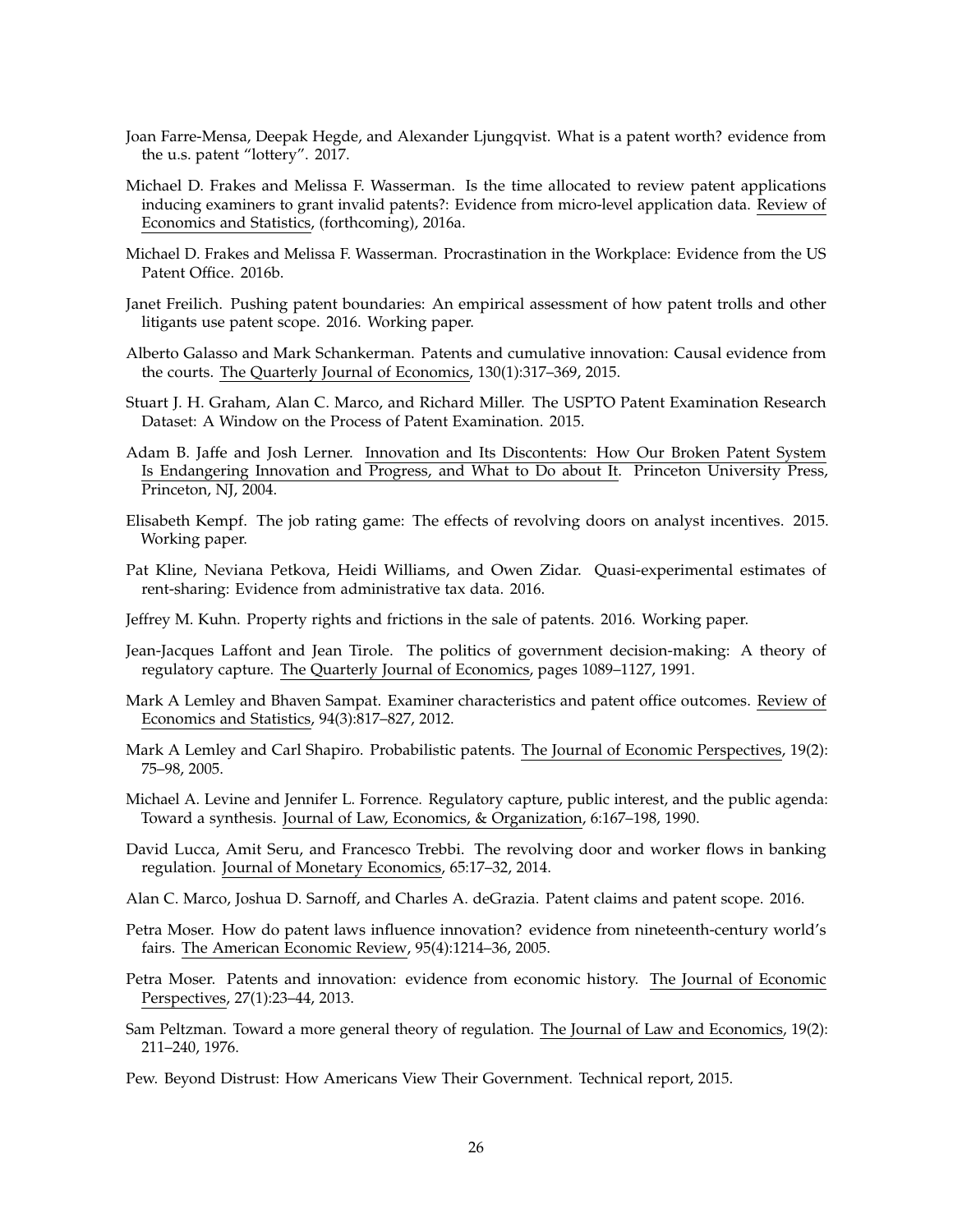- Gary N Powell and Laurel R Goulet. Recruiters' and applicants' reactions to campus interviews and employment decisions. Academy of Management Journal, 39(6):1619–1640, 1996.
- Michelle Reininger. Hometown disadvantage? it depends on where youre from: Teachers location preferences and the implications for staffing schools. Educational Evaluation and Policy Analysis, 34(2):127–145, 2012.
- Louis A Jr. Richardson. Perceived monetary value of job type, company size, and location among college seniors. Journal of Applied Psychology, 50(5):412, 1966.
- Cesare Righi and Timothy Simcoe. Patent Examiner Specialization. Boston University Questrom School of Business Research Paper, 2017.
- Benjamin N. Roin. Discussant comments at the NBER Summer Institute workshop on Technology and Innovation. 2016.
- Marc Rysman and Timothy Simcoe. Patents and the performance of voluntary standard-setting organizations. Management science, 54(11):1920–1934, 2008.
- George J Stigler. The theory of economic regulation. The Bell Journal of Economics and Management Science, pages 3–21, 1971.
- Daniel B Turban, Alison R Eyring, and James E Campion. Job attributes: Preferences compared with reasons given for accepting and rejecting job offers. Journal of Occupational and Organizational Psychology, 66(1):71–81, 1993.
- Jordi Blanes I Vidal, Mirko Draca, and Christian Fons-Rosen. Revolving door lobbyists. The American Economic Review, 102(7):3731–3748, 2012.
- Heidi L Williams. Intellectual property rights and innovation: Evidence from the human genome. Journal of Political Economy, 121(1):1–27, 2013.
- Jeffrey M Wooldridge. Distribution-free estimation of some nonlinear panel data models. Journal of Econometrics, 90(1):77–97, 1999.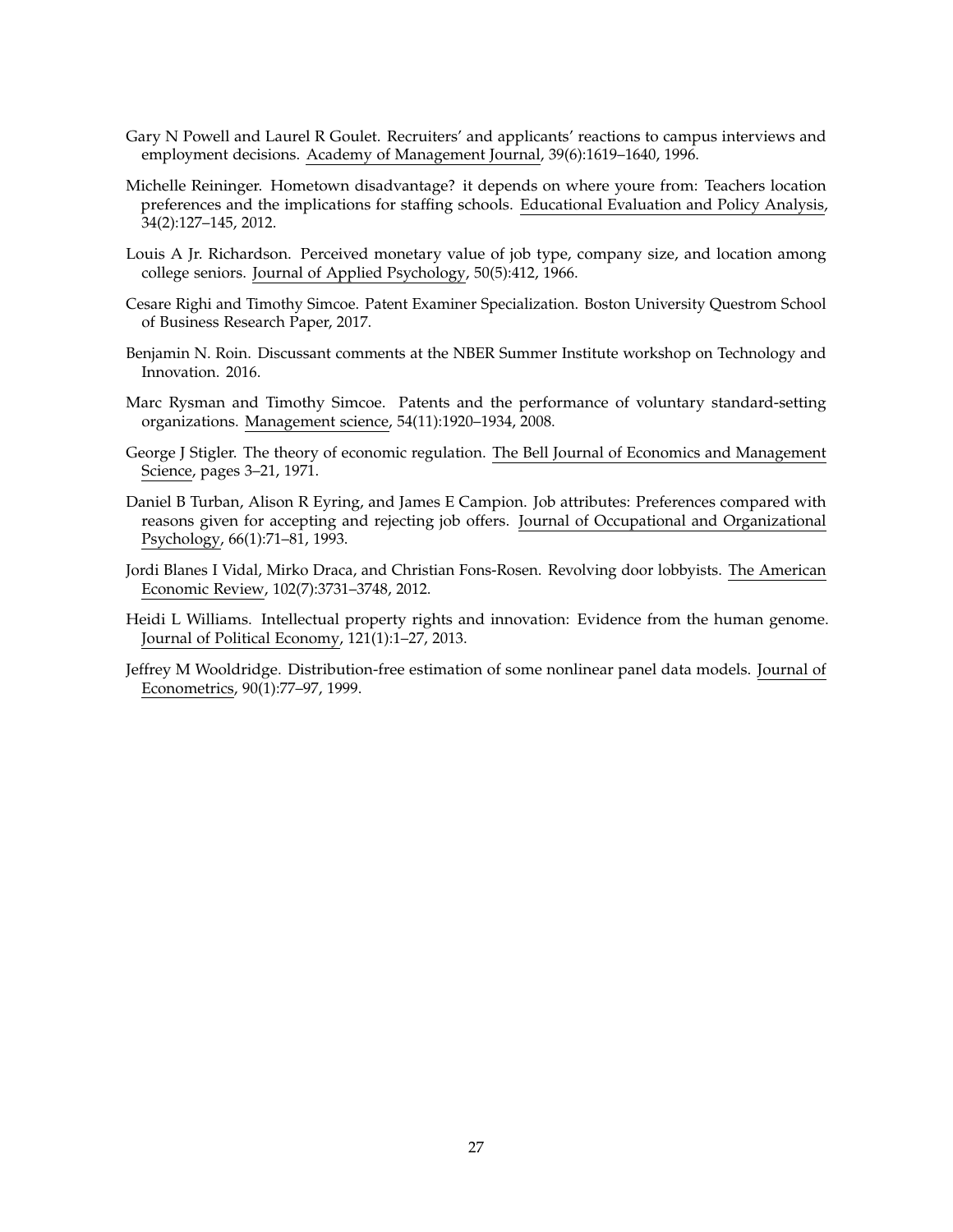# **Figures**



**Figure I:** *Effects are strongest when examiner hiring is most frequent*

*For the top graph, Grant is regressed on (a) an indicator for whether the examiner was later hired as a practitioner interacted with the year, (b) an indicator for whether the filing firm hired that examiner interacted with the year, and (c) year fixed effects, (d) year fixed effects, and (e) firm fixed effects. Then, coefficients on the second set of interactions are plotted on the y-axis. For the bottom graph, we repeat the exercise but base the second set of interactions on whether the filing firm resided in the same city as the firm that hire the examiner. (We also substitute city for firm fixed effects and drop any observations where the firm hired the examiner.) In both graphs, the x-axis counts the number of examiners hired by private sector firms in that year.*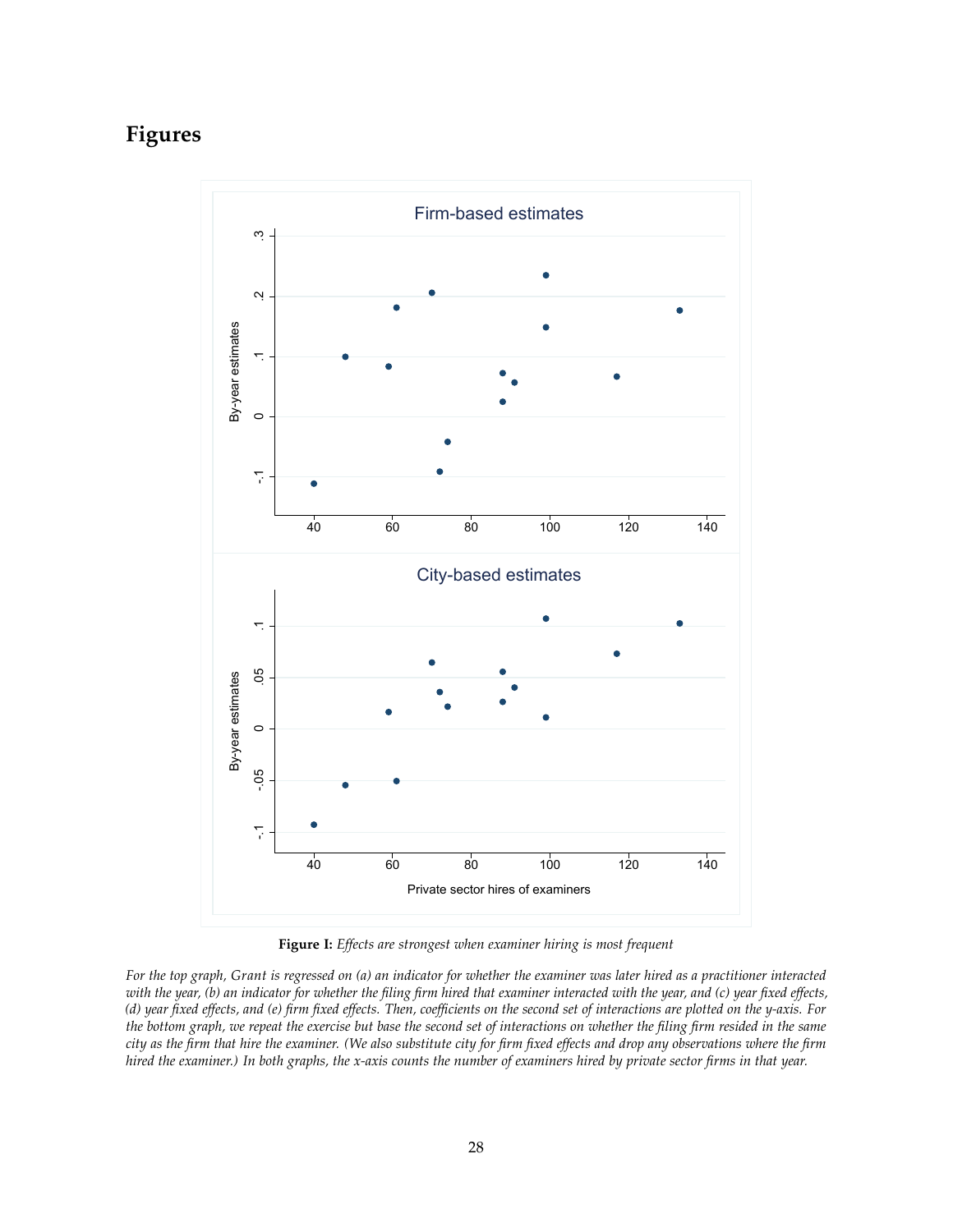

**Figure II:** *Economy-wide employment changes yield similar results to observed examiner hires*

*To arrive at the top graph, Grant is regressed on (a) an indicator for whether the examiner was later hired as a practitioner interacted with the year, (b) an indicator for whether the filing firm hired that examiner interacted with the year, and (c) year, examiner, and firm fixed effects. Then, coefficients on the second set of interactions are plotted on the y-axis. To arrive at the bottom graph, we repeat the exercise but base the second set of interactions on whether the filing firm resided in the same city as the firm that hire the examiner. (We also substitute city for firm fixed effects and drop any observations where the firm hired the examiner.) The x-axis measures the year-over-year change in private seasonally-adjusted US employment in thousands.*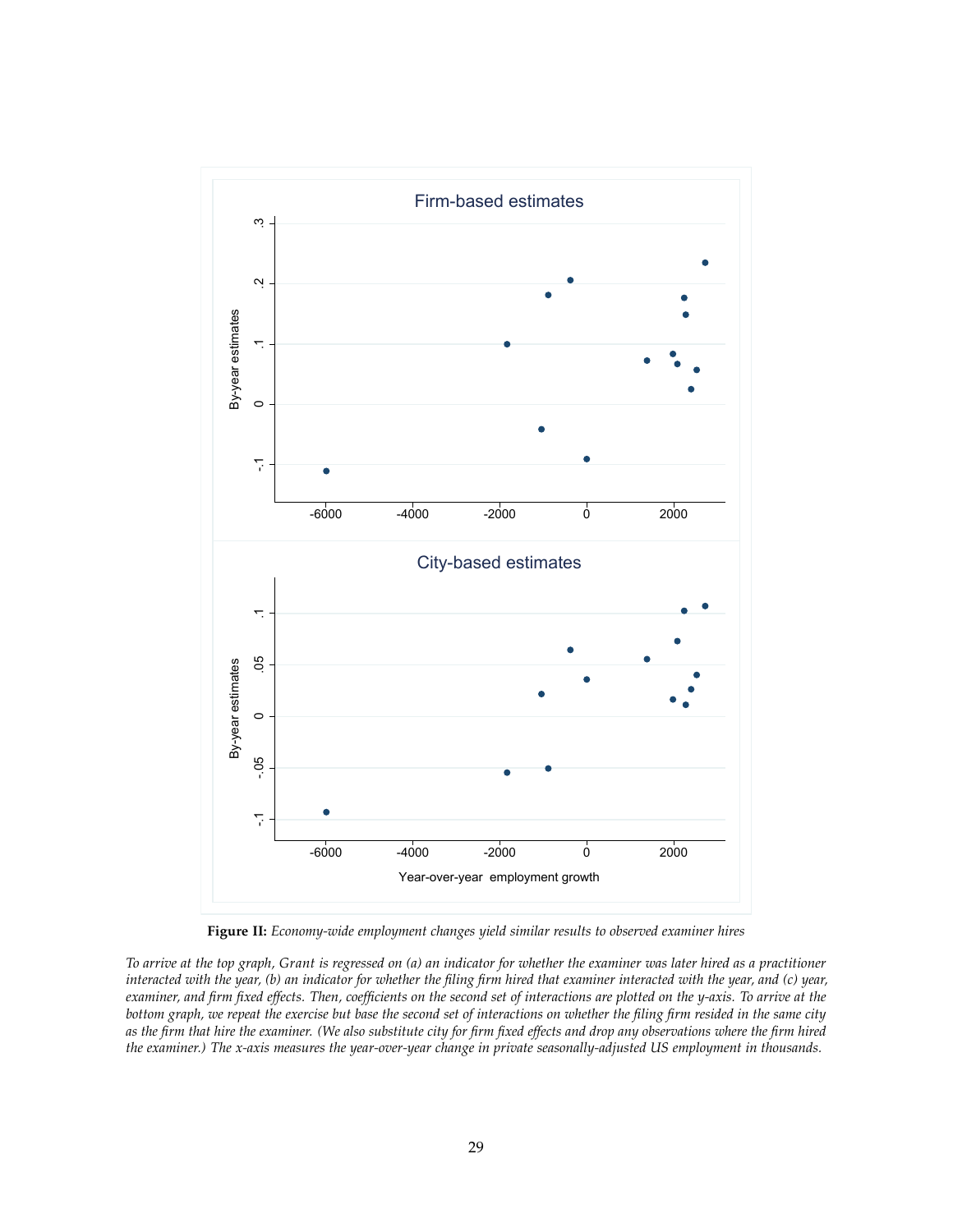

**Figure III:** *Where an examiner is educated predicts his or her post-USPTO employment location*

*The unit of observation is the application (to remain consistent with forthcoming specifications). The x-axis measures the distance, in miles, from the filing firm to the examiner alma mater, and the y-axis measures the distance, in miles, from the filing firm to the the firm that later hires the examiner. Distances are residualized using examiner, city, and year fixed effects. A positive slope indicates that revolving door examiners tend to work, on average, close to where they were educated.*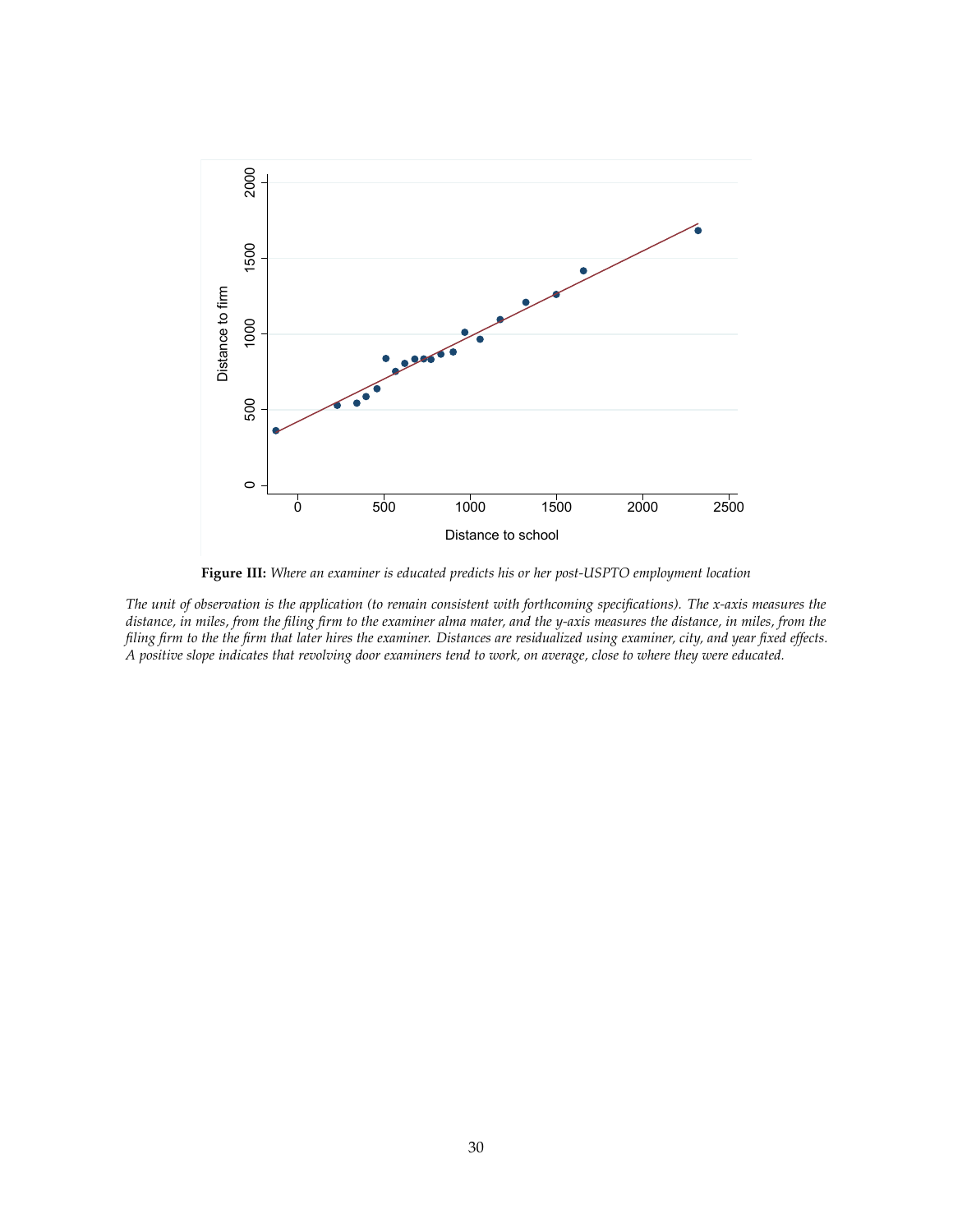# **Tables**

|                           | N         | Mean    | Std. Dev. | Minimum | Maximum |
|---------------------------|-----------|---------|-----------|---------|---------|
| Grant                     | 1,023,669 | 0.63    | 0.48      |         |         |
| Year                      | 1.023.669 | 2011.39 | 3.03      | 2001    | 2016    |
| Experience                | 1.023.669 | 6.37    | 2.27      |         | 10      |
| 1[Firm hires an examiner] | 1.023.669 | 0.29    | 0.45      | 0       |         |
| 1[Revolving examiner]     | 1,023,669 | 0.07    | 0.25      | 0       |         |

**Table I:** *Summary of data that assesses grant behavior*

*This data based covers the period from November 2001 through the end of 2015, i.e. period for which PatEx has complete application data for both granted and abandoned patents. See the text, above, for variable definitions.*

|                           | N       | Mean    | Std. Dev. | Minimum | Maximum |
|---------------------------|---------|---------|-----------|---------|---------|
| Citations                 | 727.920 | 11.57   | 36.40     | 0       | 3072    |
| Year                      | 727.920 | 2010.04 | 5.03      | 1995    | 2016    |
| Experience                | 727.920 | 6.30    | 2.35      | 0       | 10      |
| 1[Firm hires an examiner] | 727.920 | 0.29    | 0.45      | 0       |         |
| 1[Revolving examiner]     | 727.920 | 0.11    | 0.31      | 0       |         |

**Table II:** *Summary of data that assesses quality*

*This data covers filings from July 1995 through the end of 2015, i.e. all observations subsequent to the June 1995 law change affecting patent terms. See the text, above, for variable definitions.*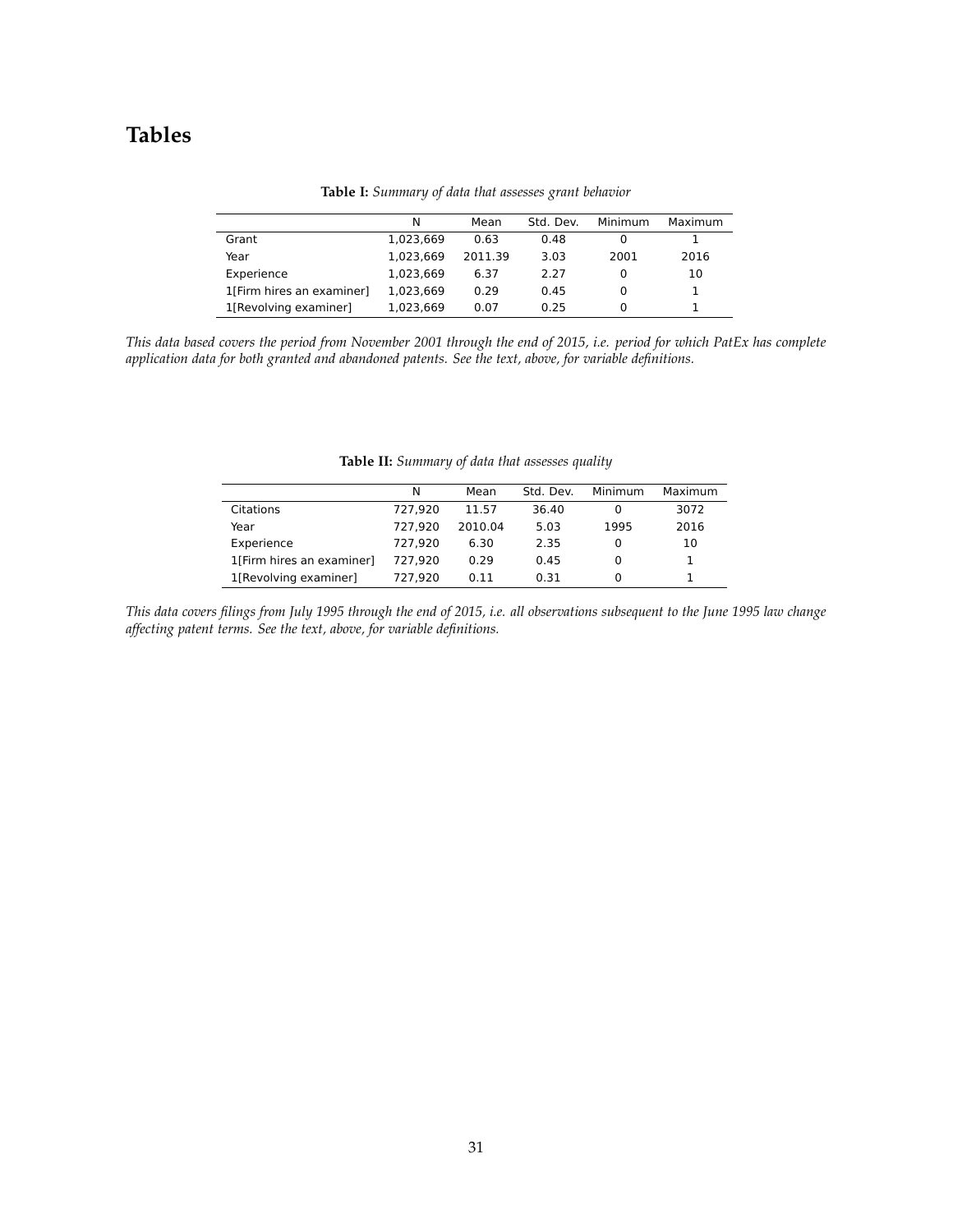|                       |                       | Count              |       | Mean      |
|-----------------------|-----------------------|--------------------|-------|-----------|
| City                  | <b>Examiner hires</b> | Filed applications | Grant | Citations |
| <b>Banner Witcoff</b> | 10                    | 3941               | .69   | 9.27      |
| <b>Birch Stewart</b>  | 15                    | 10782              | .62   | 7.21      |
| Buchanan Ingersoll    | 12                    | 4744               | .66   | 11.8      |
| Cooley                | 8                     | 2117               | .64   | 19.7      |
| Finnegan Henderson    | 48                    | 7127               | .54   | 13.0      |
| Fish & Richardson     | 13                    | 11262              | .68   | 12.5      |
| Fitzpatrick           | 9                     | 7452               | .77   | 10.0      |
| Foley & Lardner       | 13                    | 9835               | .68   | 14.0      |
| Greenblum             | 9                     | 3048               | .63   | 7.44      |
| Harness Dickey        | 11                    | 10864              | .67   | 7.25      |
| Harrity & Harrity     | 11                    | 1050               | .88   | 8.32      |
| Hunton                | 10                    | 818                | .57   | 17.3      |
| Knobbe                | 8                     | 9855               | .64   | 18.2      |
| Lee & Morse           | 11                    | 3994               | .68   | 11.8      |
| McDermott             | 8                     | 7922               | .58   | 10.3      |
| Morgan Lewis          | 9                     | 8449               | .67   | 9.44      |
| Oblon McClelland      | 17                    | 17343              | .69   | 7.96      |
| Oliff                 | 13                    | 10228              | .73   | 8.05      |
| Sterne Kessler        | 15                    | 3235               | .76   | 12.6      |
| Sughrue               | 17                    | 13602              | .57   | 7.78      |
| Townsend (merged)     | 8                     | 9426               | .67   | 14.9      |
| Venable               | 8                     | 1506               | .60   | 8.44      |

**Table III:** *Firms where revolving examiners are most frequently hired*

*"Examiner hires" counts the number of examiners who joined a firm in this city directly after leaving the employ of the USPTO. "Filed applications" counts the number of filings originating from this firm. Firm names are abbreviated. The firm of Townsend and Townsend and Crew merged with the larger firm of Kilpatrick Stockton to become Kilpatrick Townsend & Stockton. Here "Townsend" refers to the former of the pre-merger entities while "Kilpatrick" refers to the latter of the pre-merger entities and the post-merger entity.*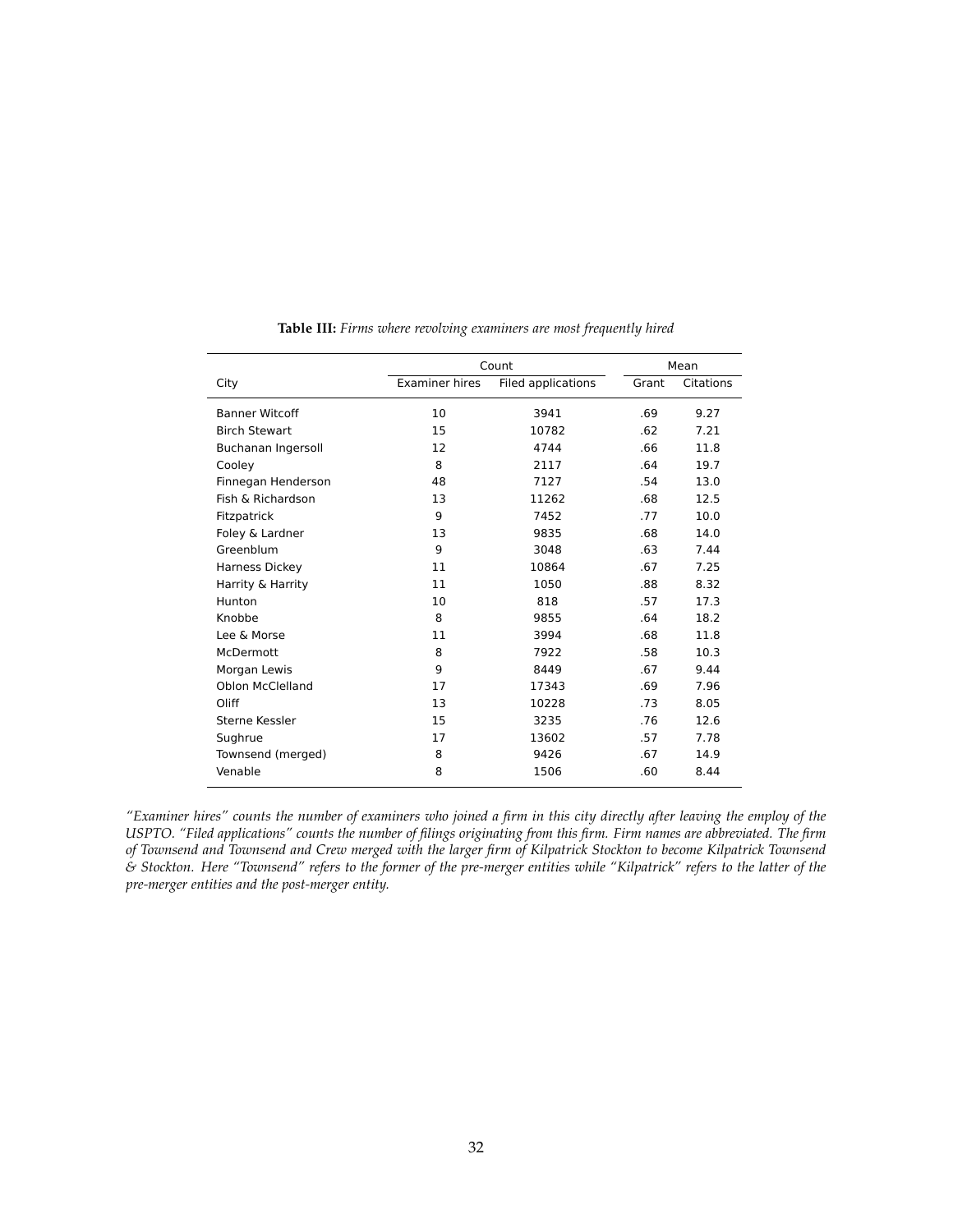|                   |                       | Count              |       | Mean             |
|-------------------|-----------------------|--------------------|-------|------------------|
| City              | <b>Examiner hires</b> | Filed applications | Grant | <b>Citations</b> |
| Alexandria, VA    | 68                    | 56844              | .64   | 8.51             |
| Arlington, VA     | 14                    | 11832              | .70   | 13.3             |
| Atlanta, GA       | 16                    | 14224              | .54   | 19.2             |
| Austin, TX        | $\overline{7}$        | 20017              | .75   | 12.5             |
| Baltimore, MD     | 10                    | 911                | .51   | 13.8             |
| Bethesda, MD      | 14                    | 5201               | .63   | 8.73             |
| Boston, MA        | 30                    | 26165              | .61   | 14               |
| Chicago, IL       | 39                    | 40262              | .68   | 18.0             |
| Cleveland, OH     | 14                    | 14124              | .62   | 10.6             |
| Dallas, TX        | 20                    | 26308              | .63   | 11.1             |
| Denver, CO        | 8                     | 5894               | .69   | 14.3             |
| D. of Columbia    | 299                   | 112572             | .82   | 18.6             |
| Fairfax, VA       | 41                    | 22387              | .60   | 6.80             |
| Houston, TX       | 14                    | 34027              | .62   | 9.44             |
| Irvine, CA        | 12                    | 27916              | .64   | 13.6             |
| McLean, VA        | 28                    | 20313              | .58   | 7.96             |
| Minneapolis, MN   | 14                    | 50585              | .66   | 12.2             |
| New York City, NY | 46                    | 43561              | .62   | 12.3             |
| Philadelphia, PA  | 24                    | 15106              | .60   | 13.5             |
| Pittsburgh, PA    | 10                    | 5440               | .58   | 11.6             |
| Reston, VA        | 47                    | 25121              | .62   | 6.21             |
| San Diego, CA     | 19                    | 12125              | .68   | 10.5             |
| San Francisco, CA | 30                    | 32572              | .66   | 14.4             |
| San Jose area, CA | 27                    | 34411              | .68   | 13.9             |
| Seattle, WA       | 13                    | 13101              | .62   | 14.7             |
| Troy, MI          | 10                    | 11938              | .64   | 9.63             |

**Table IV:** *Locations where revolving examiners are most frequently hired*

*"Examiner hires" counts the number of examiners who joined a firm in this city directly after leaving the employ of the USPTO. "Filed applications" counts the number of filings originating from this city.*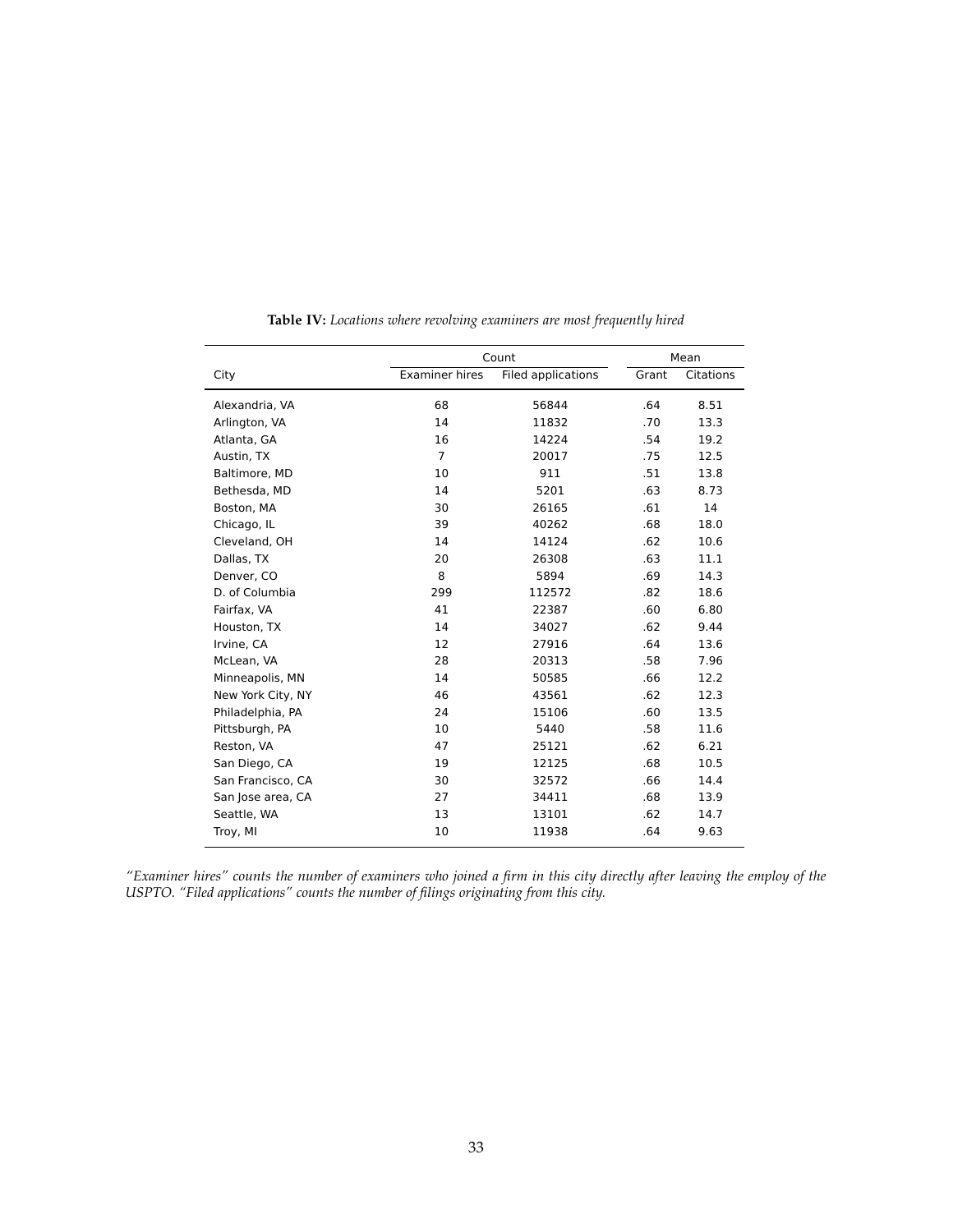|                               | (1)        | (2)        | (3)        | (4)        |
|-------------------------------|------------|------------|------------|------------|
| <b>VARIABLES</b>              | All firms  | All firms  | All firms  | All firms  |
|                               |            |            |            |            |
| 1[Revolving examiner]         | $.0458***$ | $.0447***$ |            |            |
|                               | (.00562)   | (.00566)   |            |            |
| 1[Filing firm hires examiner] | $.119***$  | $.114***$  | $.0907***$ | $.0845***$ |
|                               | (.0297)    | (.0236)    | (.0326)    | (.0258)    |
|                               |            |            |            |            |
| Observations                  | 1,023,660  | 1,023,660  | 1,023,287  | 1,023,287  |
| R-squared                     | .126       | .14        | .204       | .216       |
| Year FE                       | Yes        | Yes        | Yes        | Yes        |
| Firm FE                       | No         | Yes        | No         | Yes        |
| Patent class FE               | Yes        | Yes        |            |            |
| <b>Experience FE</b>          | Yes        | Yes        |            |            |
| <b>Examiner FE</b>            | No         | No         | Yes        | Yes        |

**Table V:** *Examiners grant more patents to firms that hire them*

\*\*\*  $p < 0.01$ , \*\*  $p < 0.05$ , \*  $p < 0.1$ 

*Grant is on the left-hand side of the estimating equation. The right-hand side measures comprise an indicator for whether an examiner was later hired as a practitioner (in the first row of coefficients) and an indicator for whether the filing firm later hired the examiner (in the second row of coefficients). Standard errors are clustered at the examiner and firm level.*

| (1)        | (2)        | (3)       | (4)       |
|------------|------------|-----------|-----------|
| All firms  | All firms  | All firms | All firms |
|            |            |           |           |
| $.0447***$ | $.0429***$ |           |           |
| (.00697)   | (.0069)    |           |           |
| $.0658***$ | .0745***   | .0419***  | .0497**   |
| (.019)     | (.0246)    | (.014)    | (.0194)   |
| $.0197**$  | .0341***   | .0102     | $.023**$  |
| (.0081)    | (.00947)   | (.00847)  | (.00993)  |
|            |            |           |           |
| 1,023,489  | 1,023,439  | 1,023,116 | 1,023,066 |
| .126       | .144       | .204      | .219      |
| Yes        | Yes        | Yes       | Yes       |
| No.        | Yes        | No        | Yes       |
| Yes        | Yes        |           |           |
| Yes        | Yes        |           |           |
| No         | No         | Yes       | Yes       |
|            |            |           |           |

**Table VI:** *Examiners grant more patents to firms in close proximity the ones that hire them*

\*\*\*  $p < 0.01$ , \*\*  $p < 0.05$ , \*  $p < 0.1$ 

*Grant is on the left-hand side of the estimating equation. The right-hand side measures comprise an indicator for whether an examiner was later hired as a practitioner (in the first row of coefficients) and indicators for whether the firm resides in a ZIP code or city in which the examiner was later hired (in the second and third rows of coefficients, respectively). Columns 2 and 4 include city fixed effects, while columns 3-4 include examiner fixed effects. The sample is restricted to observations where the filing firm did not subsequently hire the examiner. Standard errors are clustered at the examiner and city level.*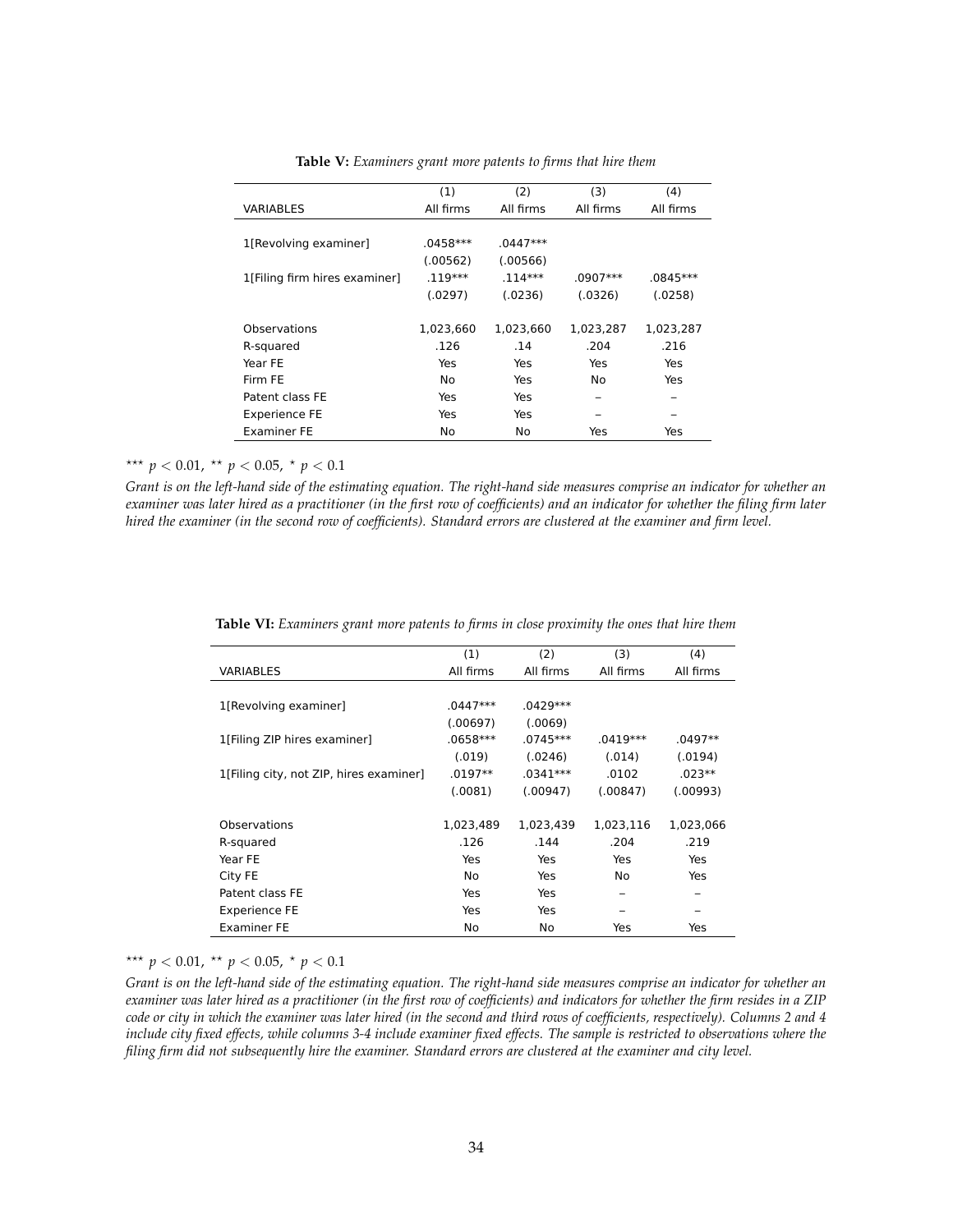|                                         | (1)          | (2)          | (3)           | (4)           |
|-----------------------------------------|--------------|--------------|---------------|---------------|
| <b>VARIABLES</b>                        | Hiring firms | Hiring firms | Hiring cities | Hiring cities |
|                                         |              |              |               |               |
| 1[Revolving examiner]                   | .0392***     |              | $.0451***$    |               |
|                                         | (.00826)     |              | (.00739)      |               |
| 1[Filing firm hires examiner]           | $.113***$    | $.0764**$    |               |               |
|                                         | (.0231)      | (.0289)      |               |               |
| 1[Filing ZIP hires examiner]            |              |              | $.0722***$    | .0496**       |
|                                         |              |              | (.0241)       | (.0229)       |
| 1[Filing city, not ZIP, hires examiner] |              |              | .0342***      | .0244**       |
|                                         |              |              | (.00979)      | (.0104)       |
|                                         |              |              |               |               |
| Observations                            | 292,023      | 291,503      | 668,035       | 667,604       |
| R-squared                               | .152         | .244         | .13           | .213          |
| Year FE                                 | Yes          | Yes          | Yes           | Yes           |
| Firm FE                                 | Yes          | Yes          | No            | No            |
| City FE                                 | No           | No           | Yes           | Yes           |
| <b>Examiner FE</b>                      | No           | Yes          | No            | Yes           |

**Table VII:** *Estimates are robust to limiting the sample to hiring firms or hiring cities*

\*\*\*  $p < 0.01$ , \*\*  $p < 0.05$ , \*  $p < 0.1$ 

*Columns 1-2 restrict the sample to filing firms that hired at least one examiner. Columns 3-4 restrict the sample to cities that did the same. Grant is on the left-hand side of the estimating equation. The right-hand side measures comprise an indicator for whether an examiner was later hired as a practitioner (in the first row of coefficients), an indicator for whether the filing firm later hired the examiner (in the second row of coefficients), and indicators for whether the firm resides in a city or ZIP code in which the examiner was later hired (in the third and fourth rows of coefficients, respectively). As in prior tables, for our location-based specifications, i.e. those whose results are reported in columns 3-4 here, the sample is restricted to observations where the filing firm did not subsequently hire the examiner. Standard errors are clustered at the examiner and firm level in columns 1-2 and at the examiner and city level in columns 3-4.*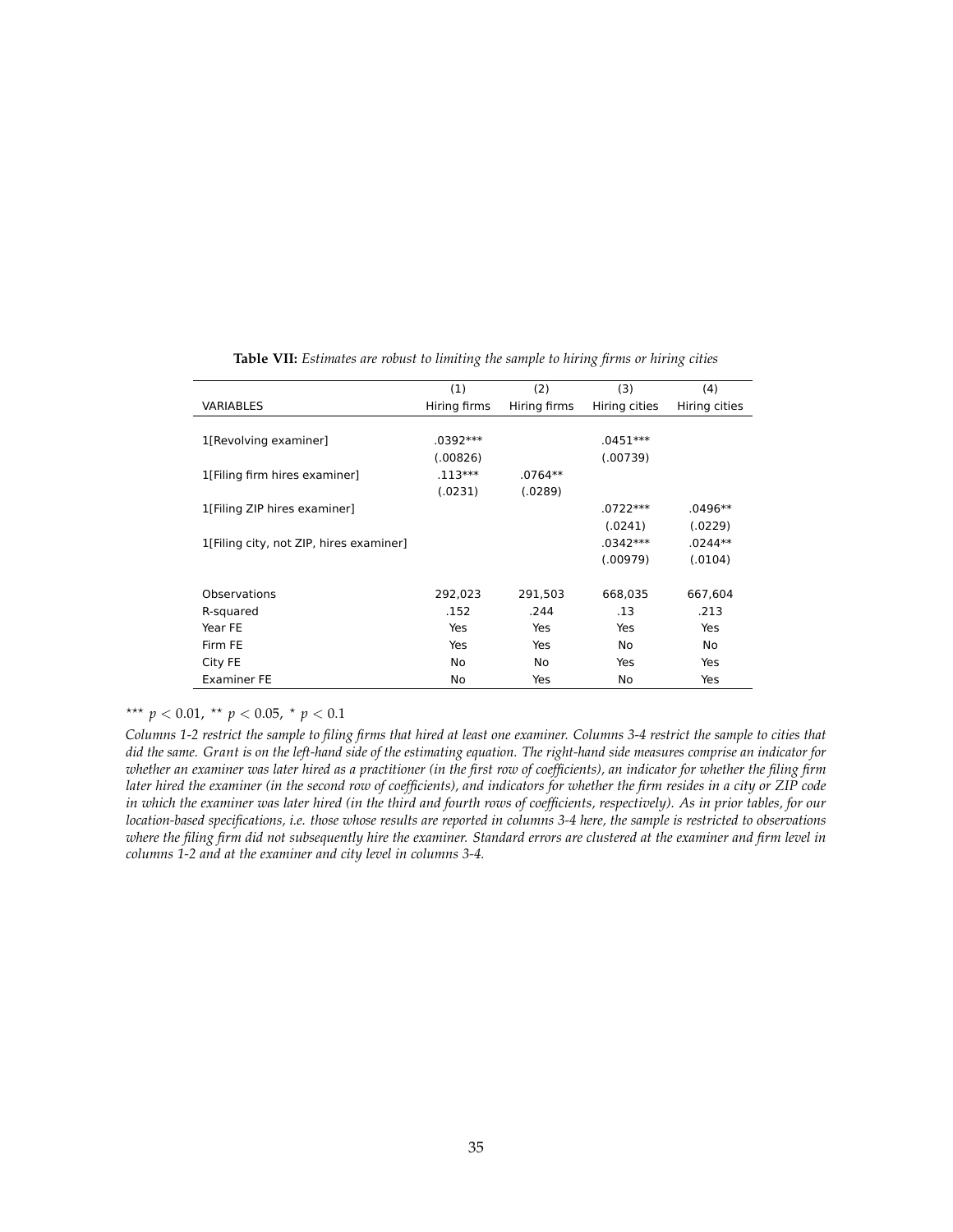|                                                                  | (1)             | (2)             | (3)        | (4)         |
|------------------------------------------------------------------|-----------------|-----------------|------------|-------------|
|                                                                  |                 |                 | 1.0% Wins. | 1.0% Wins.  |
| <b>VARIABLES</b>                                                 | <b>Distance</b> | <b>Distance</b> | distance   | distance    |
|                                                                  |                 |                 |            |             |
| Filing firm distance to revolver's school (miles)                | $-.00843**$     | $-.00849**$     |            |             |
|                                                                  | (.00331)        | (.0033)         |            |             |
| Filing firm distance to non-revolver's school (miles)            |                 | .00139          |            |             |
|                                                                  |                 | (.00284)        |            |             |
| Filing firm distance to revolver's school (1.0% Wins. miles)     |                 |                 | $-.0098**$ | $-.00988**$ |
|                                                                  |                 |                 | (.00423)   | (.00422)    |
| Filing firm distance to non-revolver's school (1.0% Wins. miles) |                 |                 |            | .00132      |
|                                                                  |                 |                 |            | (.0029)     |
|                                                                  |                 |                 |            |             |
| Observations                                                     | 952,162         | 1,084,104       | 952,162    | 1,084,104   |
| R-squared                                                        | .221            | .22             | .221       | .22         |
| Year FE                                                          | Yes             | Yes             | Yes        | Yes         |
| City FE                                                          | Yes             | Yes             | Yes        | Yes         |
| <b>Examiner FE</b>                                               | Yes             | Yes             | Yes        | Yes         |

### **Table VIII:** *Revolving door examiners grant more patents to firms closer to their alma maters*

\*\*\*  $p < 0.01$ , \*\*  $p < 0.05$ , \*  $p < 0.1$ 

*"Revolving examiner" is abbreviated "revolver" here. Grant is on the left-hand side of the estimating equation. On the right-hand side, we place the distance from the filing firm to the examiner's alma mater. In the first row, this distance is specific to revolving door examiners, and in the second row, it is specific to non-revolving door examiners, i.e. those that stay employed at the USPTO or subsequently join a government entity. To assess robustness to outliers, i.e. principally those derived from firms and schools in Hawaii and Alaska, we also winsorize the the left- and right-hand side measures at 1%. Those results are reported in the third and fourth rows and columns. Standard errors are clustered at the examiner and city level.*